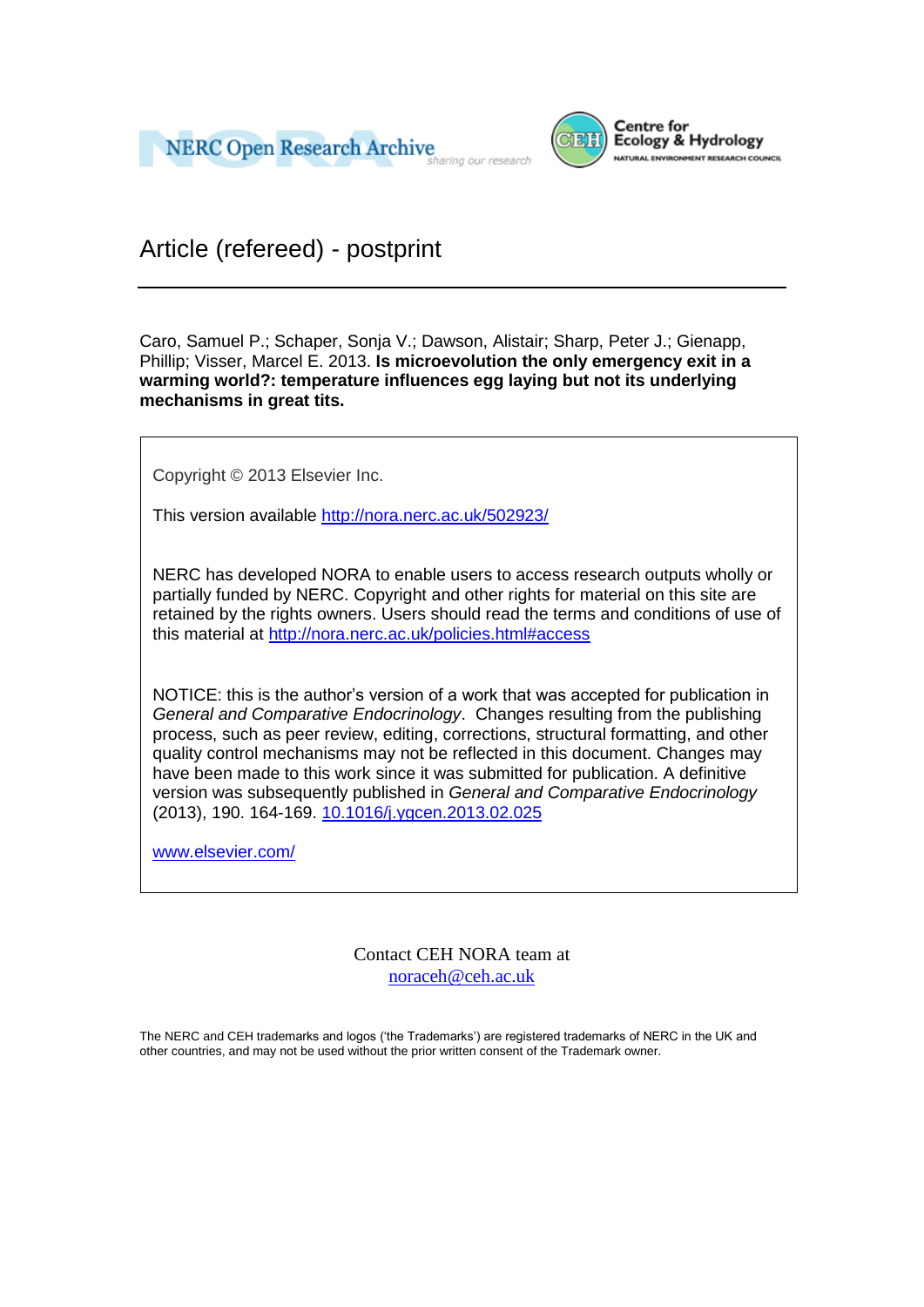| 1              | Prepared for General and Comparative Endocrinology                                                                                       |
|----------------|------------------------------------------------------------------------------------------------------------------------------------------|
| $\overline{2}$ |                                                                                                                                          |
| 3              |                                                                                                                                          |
| 4              | Is microevolution the only emergency exit in a warming world?                                                                            |
| 5              | Temperature influences egg laying but not its underlying mechanisms in great tits                                                        |
| 6              |                                                                                                                                          |
| 7              | Samuel P. Caro <sup>1,†,*</sup> , Sonja V. Schaper <sup>1,†</sup> , Alistair Dawson <sup>2</sup> , Peter J. Sharp <sup>3</sup> , Phillip |
| 8              | Gienapp <sup>1</sup> , Marcel E. Visser <sup>1</sup>                                                                                     |
| 9              |                                                                                                                                          |
| 10             |                                                                                                                                          |
| 11             |                                                                                                                                          |
| 12             | <sup>1</sup> Netherlands Institute of Ecology (NIOO-KNAW), P.O. Box 50, 6700PB                                                           |
| 13             | Wageningen, The Netherlands                                                                                                              |
| 14             | <sup>2</sup> Centre for Ecology & Hydrology, Bush Estate, Penicuik, Edinburgh, Midlothian,                                               |
| 15             | EH26 0QB, Scotland, UK                                                                                                                   |
| 16             | <sup>3</sup> Roslin Institute, University of Edinburgh, Easter Bush, Midlothian, EH25 9RG,                                               |
| 17             | Scotland, UK                                                                                                                             |
| 18             |                                                                                                                                          |
| 19             |                                                                                                                                          |
| 20             |                                                                                                                                          |
| 21             |                                                                                                                                          |
| 22             |                                                                                                                                          |
| 23             |                                                                                                                                          |
| 24             | * author for correspondence. E-mail: s.caro@nioo.knaw.nl, Tel: +31(0)317.47.34.51                                                        |
| 25             | † these authors equally contributed to the study                                                                                         |
| 26             |                                                                                                                                          |
| 27             |                                                                                                                                          |
| 28             |                                                                                                                                          |
| 29             |                                                                                                                                          |
| 30             | Keywords: adaptation, heritability, climate change, phenology, Parus major,                                                              |
| 31             | Cyanistes caeruleus, endocrinology, seasonal timing                                                                                      |

1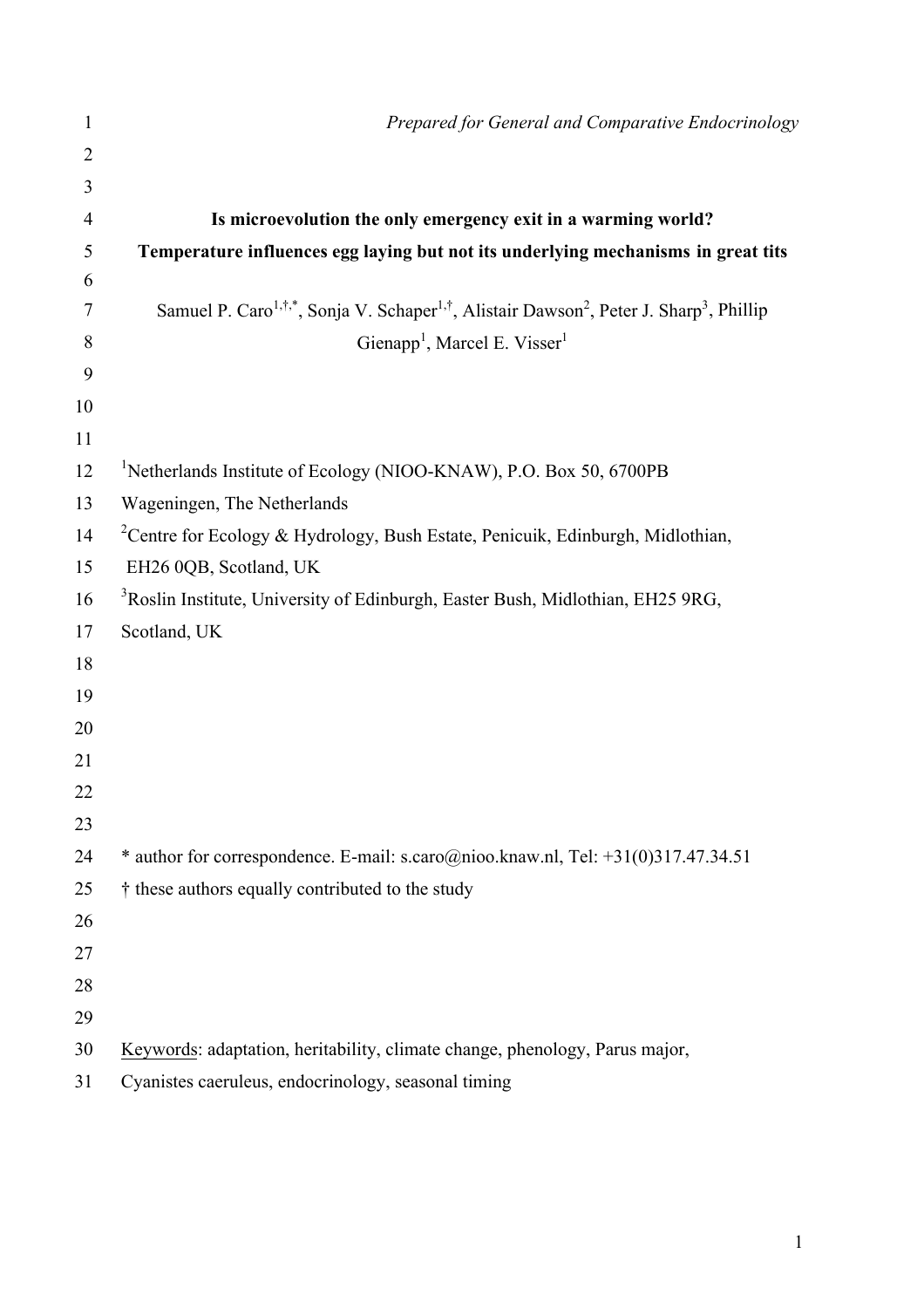- 32 **Abstract**
- 33

34 35 36 37 38 39 40 41 42 43 44 45 46 47 48 49 50 Many bird species have advanced their seasonal timing in response to global warming, but we still know little about the causal effect of temperature. We carried out experiments in climate-controlled aviaries to investigate how temperature affects luteinizing hormone, prolactin, gonadal development, timing of egg laying and onset of moult in male and female great tits. We used both natural and artificial temperature patterns to identify the temperature characteristics that matter for birds. Our results show that temperature has a direct, causal effect on onset of egg-laying, and in particular, that it is the pattern of increase rather than the absolute temperature that birds use. Surprisingly, the pre-breeding increases in plasma LH, prolactin and in gonadal size are not affected by increasing temperature, nor do they correlate with the onset of laying. This suggests that the decision to start breeding and its regulatory mechanisms are fine-tuned by different factors. We also found similarities between siblings in the timing of both the onset of reproduction and associated changes in plasma LH, prolactin and gonadal development. In conclusion, while temperature affects the timing of egg laying, the neuroendocrine system does not seem to be regulated by moderate temperature changes. This lack of responsiveness may restrain the advance in the timing of breeding in response to climate change. But as there is heritable genetic variation on which natural selection can act, microevolution can take 51 place, and may represent the only way to adapt to a warming world.

52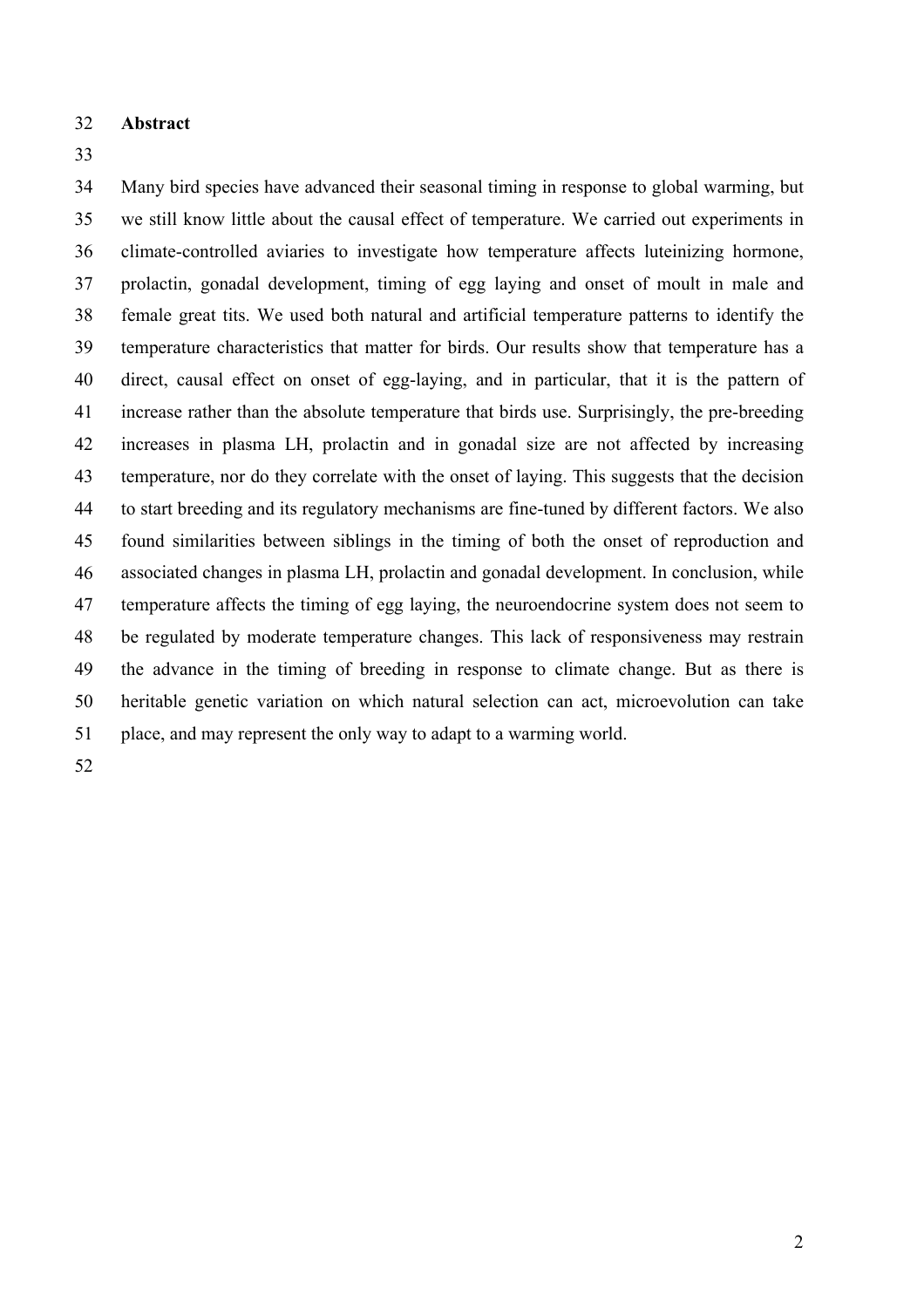### **Introduction**

 Matching the timing of breeding with the local peak of food abundance is of critical importance for many animals such as insectivorous birds that rely on external food sources for feeding their nestlings [\[1,](#page-11-0)[28](#page-13-0)[,66\]](#page-15-0). Any deviation from this favorable period has dramatic consequences in terms of energy expenditure, reproductive success and for the survival of both the parents and the offspring [\[55,](#page-14-0)[58,](#page-14-1)[68\]](#page-15-1). Because the time at which the local food peak occurs varies from year to year, and because the decision to start breeding is taken weeks in advance of the period of maximal food demand from the offspring, birds must use predictive environmental cues to try to match the annual optimal breeding period. These cues include photoperiod, temperature, vegetation development and/or social interactions (e.g. opposite-sex behaviors have been shown to enhance gonadal development and/or advance laying in a variety of species [\[2,](#page-11-1)[29,](#page-13-1)[35,](#page-13-2)[75\]](#page-15-2)). While photoperiod plays an important role in seasonal timing [\[17,](#page-12-0)[22\]](#page-12-1), it cannot account for the year to year variation in optimal timing. As a consequence, in most geographic zones of the world, birds have to use additional cues that allow fine-tuning the best moment to start breeding within the broad time-window opened by the stimulatory effect of increasing photoperiod on the reproductive system. In the temperate zone ambient temperature is the environmental variable that generally best correlates with this variation in seasonal timing: many observational field studies have shown robust correlations between mean population timing of reproduction and ambient temperature [\[15](#page-12-2)[,18\]](#page-12-3).

 In recent years, the observation that the world's climate is changing at an unprecedented rate has induced a clear upsurge of interest in the influence of temperature on ecological mechanisms. One of the best-documented impacts of global warming on living organisms is on phenology (i.e. seasonal timing). Clear phenological shifts have been observed in all taxonomic groups in terrestrial, aquatic and marine environments over time [\[14,](#page-12-4)[38,](#page-13-3)[43,](#page-14-2)[54\]](#page-14-3). However, the rate at which different species change their phenology is highly variable, causing phenological mismatches in food chains [\[42](#page-13-4)[,62](#page-15-3)[,64\]](#page-15-4). These mismatches can influence population viability and can lead to natural selection on the mechanisms underlying timing, especially on the intensity with which ambient temperature affects timing. Establishing the causal effect of temperature on phenology is thus critical if we want to predict the maximum rate of temperature increase organisms can cope with, or adapt to in the coming decades [\[26\]](#page-13-5). At present, this causal effect of temperature on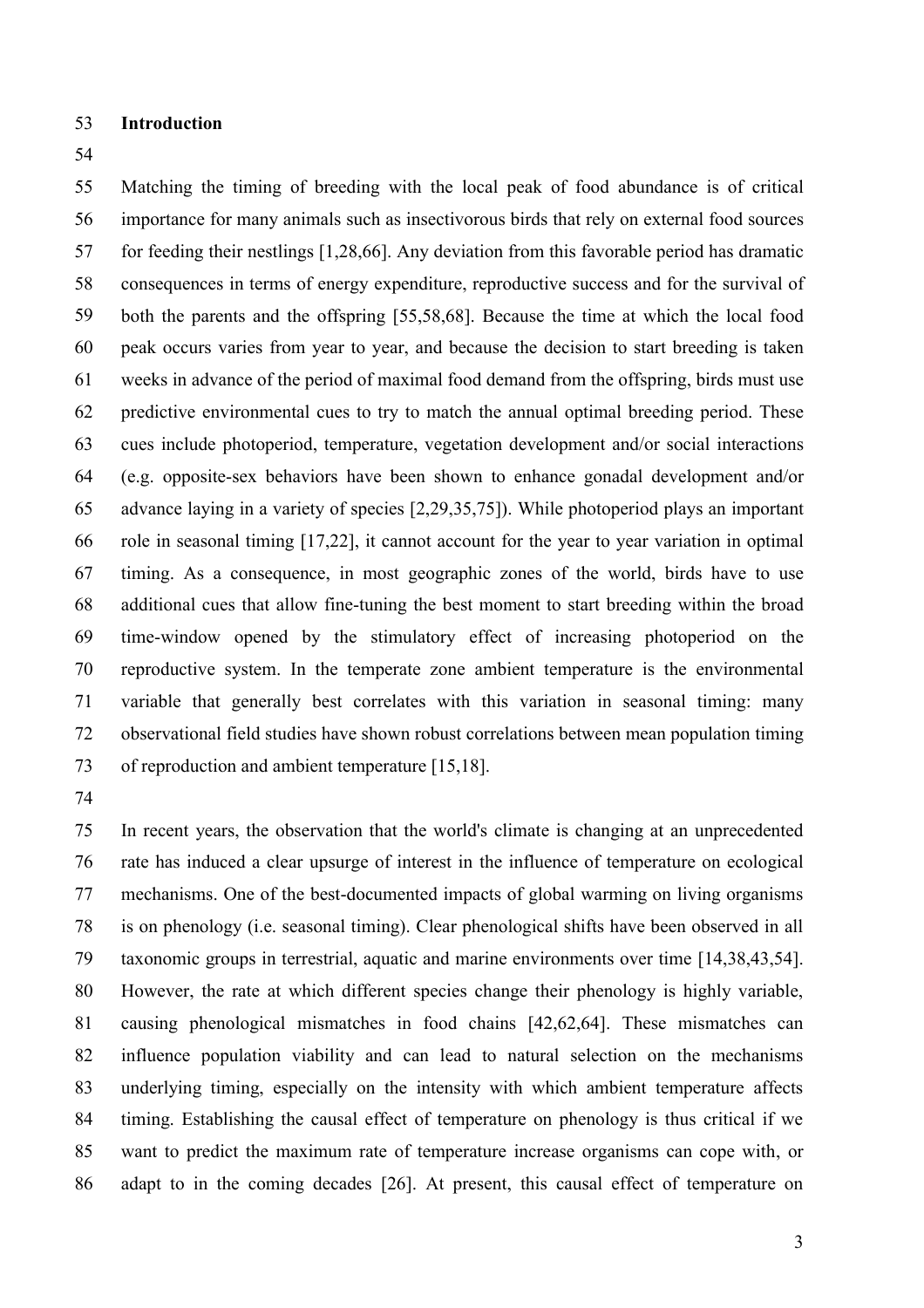seasonal timing and the underlying physiological basis of temperature integration in birds and mammals is still poorly understood.

 The first experiments investigating the effect of temperature on birds' reproduction date back to 1937 [\[53\]](#page-14-4) and since then many more studies have addressed this question [\[16](#page-12-5)[,19](#page-12-6)[,20](#page-12-7)[,30](#page-13-6)[,39](#page-13-7)[,49](#page-14-5)[,50](#page-14-6)[,69](#page-15-5)[,70](#page-15-6)[,72-74\]](#page-15-7). Very few studies have looked at the effect of temperature on timing of reproduction directly, by obtaining laying dates under controlled conditions [\[34](#page-13-8)[,44\]](#page-14-7). Most experiments used temporal patterns of hormone concentration or gonadal growth, generally in males [\[6\]](#page-12-8), as proxies for timing of reproduction. No clear pattern emerges from these studies: there is variation both among species and between populations of the same species on how temperatures affect the timing of reproductive development. There are moreover potential problems with using proxies for timing of breeding as their relationship with laying dates is not always straightforward (see below) [\[46\]](#page-14-8).

 Temperature can affect seasonal timing of reproduction in two ways. Particularly low or high ambient temperatures can lead to an unfavorable energy balance and thus no energy can be allocated to breeding. In these cases temperature may constrain reproduction [\[40](#page-13-9)[,52](#page-14-9)[,60\]](#page-15-8). Alternatively, temperature may be a source of information. In that case, the effect of temperature on timing is that temperature acts as a cue predicting future environmental conditions, i.e. the optimal period for breeding to take place, and by using this predictive value of temperature, animals increase their fitness [\[75\]](#page-15-2). It should be noted that this predictive character of temperature may sometimes only be indirect, via a third variable such as vegetation phenology or food abundance. If temperature acts as a constraint or as an indirect predictive cue, birds would not need to directly sense and interpret temperature information to adapt to a changing climate. In addition, we would not only need to incorporate the relationship between temperature and timing in the models predicting the future consequences of global warming, but we would also need to take the effects of temperature on the third variable into account. As a consequence, one critical question for understanding and predicting the consequences of climate change is whether temperature has a direct signaling effect on seasonal timing of reproduction in birds.

#### **Temperature has a direct effect on timing of breeding in great tits**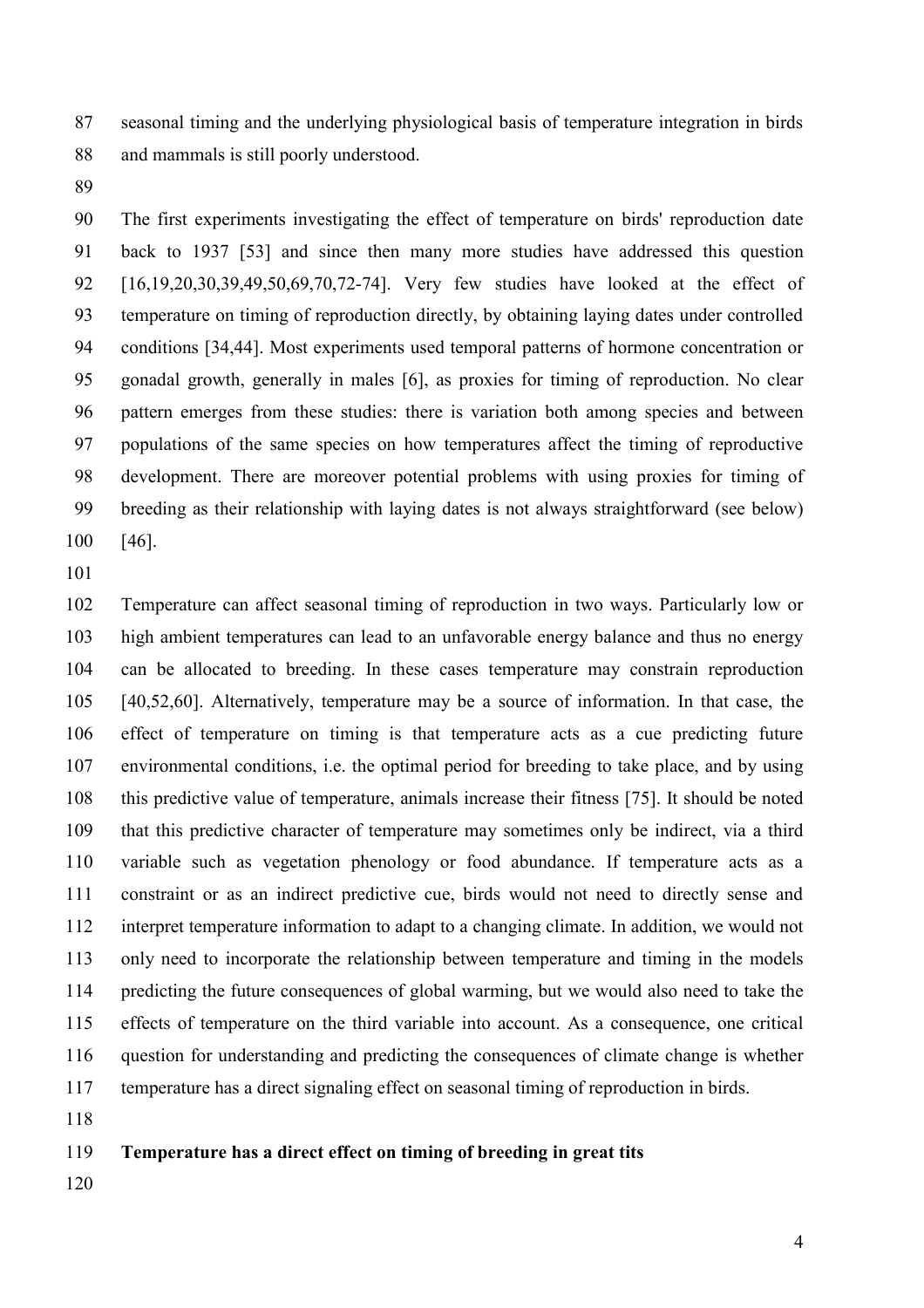Demonstrating a direct effect of ambient temperature on timing requires experiments under controlled conditions in the laboratory [\[48\]](#page-14-10). In 1999 we started a research program that aims at deciphering the possible causal relationships between temperature and breeding phenology in great tits (*Parus major*). This research program makes use of 36 climatecontrolled aviaries, in which single pairs of great tits are housed. During the first 6 years, birds were exposed to a slowly increasing photoperiod and to temperature patterns mimicking the actual temperature variation of a year when great tits bred respectively very early (1998, the "warm" treatment) and very late (1986, the "cold" treatment) in the wild [\[65\]](#page-15-9) (Fig. 1A). In this set-up, the two temperature profiles to which birds were exposed varied in many different aspects, but the average temperature difference between the treatments was only 4°C. Although there was large between-year variation in the effect of temperature on the onset of laying in aviaries, on average birds exposed to the warm treatment did start laying earlier than birds exposed to the cold treatment. Temperatures over a 3-week period prior to mean egg–laying date were the best predictor of variation in timing of breeding [\[65\]](#page-15-9). As birds were fed *ad libitum* and were maintained under artificial conditions that limit the array of environmental cues available, these results demonstrated that temperature does have a direct, causal effect on the onset of breeding in great tits. Furthermore, for a number of individual females, we had laying dates both from the aviaries and from the wild (either from the year(s) before they were brought into captivity or the year(s) after they were released at the end of the experiment). Overall those females laid later in captivity than in the wild, but there was a strong correlation between the laying dates recorded in the two kinds of environments: females that laid early in captivity also laid early in the wild [6[5\]. T](#page-15-9)his result helped validate investigations of reproduction of wild birds in captivity.

# **An increasing temperature is the critical cue**

 At the time when the direct influence of ambient temperature on timing of breeding in great tits was demonstrated, the precise characteristics of the seasonal temperature profiles modulating a bird's decision to lay was still unknown. Most observational and experimental studies on the effect of temperature on reproduction use the mean value of temperature in their analyses. Correlational studies conducted in the wild generally calculate the average temperature or "warmth sums" of daily minimal, mean or maximal temperatures over fixed periods of time, and relate these temperature values with the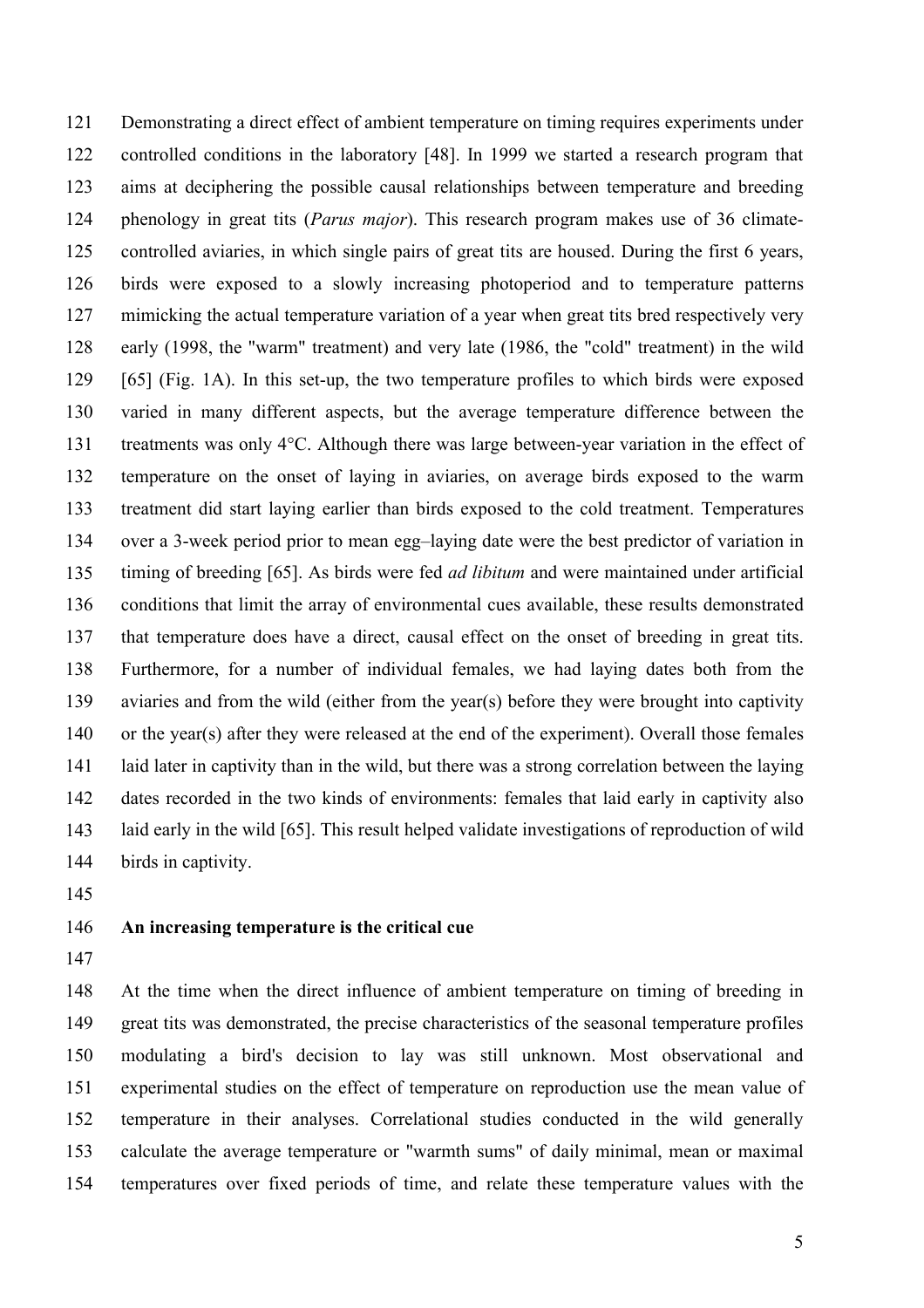155 156 157 158 159 160 161 162 163 164 165 166 167 168 169 phenotypic traits of interest [\[3](#page-12-9)[,4](#page-12-10)[,12](#page-12-11)[,32](#page-13-10)[,57\]](#page-14-11). Experimental studies in captivity generally use temperatures that do not vary in time and are therefore set to remain constant around an average value [e.g. [30](#page-13-6)[,50](#page-14-6)[,72\]](#page-15-7). As a consequence, we first experimentally tested whether it is the mean absolute value of ambient temperature that Dutch great tits use to time their breeding period. Pairs of birds were exposed to two temperature treatments that increased stepwise by 0.65°C per week throughout the spring but constantly differed by 4°C between the two groups (the same overall temperature difference that allowed the demonstration of a direct effect of temperature in the earlier experiment) (Fig. 1B). In this experiment, the laying dates did not differ between the two groups, suggesting that the average temperature value is not the critical temperature characteristic for the onset of egg laying in great tits. However, the birds terminated laying and started molting earlier when exposed to warm temperatures. A similar early shutting down of the reproductive machinery under warm temperatures was shown in European starlings (*Sturnus vulgaris*) [\[16\]](#page-12-5) and other populations of great tits [\[50\]](#page-14-6). Although the evolutionary significance of such an effect remains to be discovered, it suggests that in a warmer climate, birds' breeding seasons 170 might become shorter, resulting in fewer offspring produced [\[25\]](#page-13-11).

171

172 173 174 175 176 177 178 179 180 In addition to the absolute temperature not playing a role, the daily amplitude of temperature variation also does not seem to be used as a cue for breeding. In temperate zones, the difference between daily minimum and maximum temperatures increases progressively during spring. Sensing this variation in daily amplitude could thus be a relevant time-cue for seasonally breeding birds. We exposed great tits to temperatures that presented either a high or a low daily fluctuation around two different mean temperatures (Fig. 1C). The temperature profiles remained the same throughout spring, i.e. no seasonal variation in temperature. Such temperature treatments did not influence when birds initiated and terminated laying, suggesting that the daily variation in temperature is not 181 relevant for predicting the annual optimal breeding window [\[47\]](#page-14-12).

182

183 184 185 186 187 The relevant temperature information that female great tits use to time their breeding period seems to reside in the pattern of increase in temperature. From the different experiments in which great tits were exposed to artificial patterns of temperature variation, it appeared that females started laying earlier when they were exposed to a temperature increase at specific times during their pre-breeding period. A sharp temperature increase 188 around 15 and 45 days prior to laying (black and blue lines on Fig. 1D) did significantly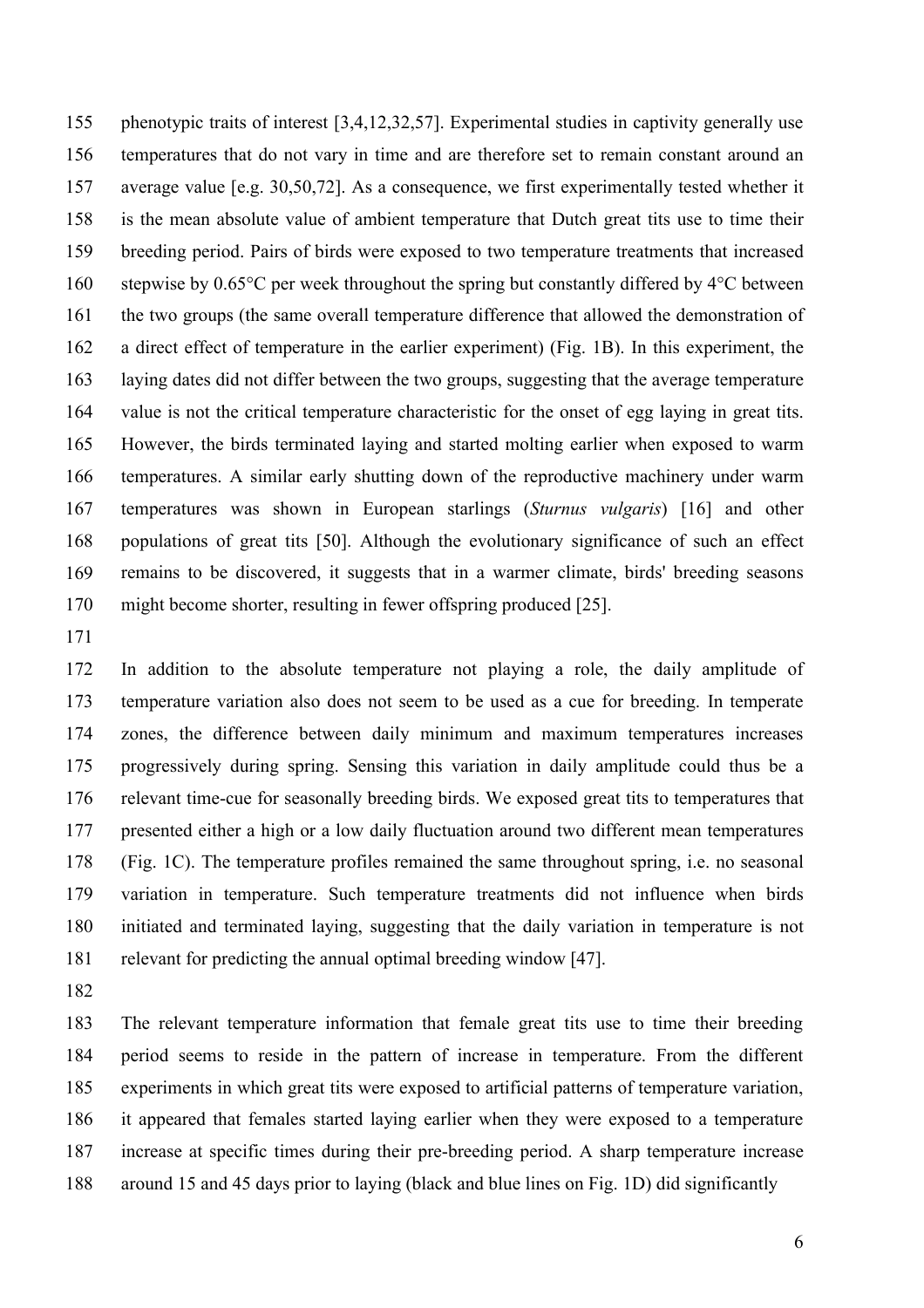advance the laying of the first egg compared to no increase at all (dashed-red and -grey on Fig. 1D). A moderate and progressive increase one month before laying (red and light-blue lines on Fig. 1E) was more influential than increases occurring earlier in the pre-breeding season (orange and dark-blue lines on Fig. 1E). How the temperature rise influenced the onset of laying was also highly dependent on the genetic background of the females (see below). The importance of a temperature increase relatively close to breeding resembles findings by Meijer et al [\[34\]](#page-13-8), who observed that pairs of starlings started laying as soon as one week after a 5°C temperature increase at different dates in April.

# **No effect of temperature on pre-breeding physiology**

 Reproduction is preceded by a cascade of neuro-endocrine reactions triggered by the stimulatory effects of various environmental cues that forecast the optimal timing for breeding. When the environment changes, one could thus predict that it is not so much the trait value itself (i.e. onset and termination of breeding) that natural selection acts on, but rather the neuro-endocrine response mechanisms underlying the phenotype [\[63\]](#page-15-10). The effect of temperature that we observe on timing of reproduction would thus be mediated through its influence on the hypothalamo-pituitary-gonadal (HPG) axis, and the selective pressures of a warming climate would operate on its components.

 Demonstrating an effect of ambient temperature on the activity of the HPG axis in great tits has proven difficult. In most of the experiments described earlier, monthly measurements of luteinizing hormone (LH), prolactin (PRL) and/or gonadal size (male testis and female follicle volumes) were performed. Overall, no convincing effect of temperature was found on any of these physiological mechanisms preceding breeding, even in the cases where temperature had been shown to influence the onset of laying [\[47\]](#page-14-12) or the basal metabolic rates [\[11\]](#page-12-12). The only temperature effects that were found on the HPG axis were on the mechanisms associated with termination of breeding: in some experiments, warm temperatures (especially when held constant) were shown to accelerate testis regression and LH level decrease [\[47](#page-14-12)[,67\]](#page-15-11) in a similar fashion as previously described in other studies [\[16,](#page-12-5)[49,](#page-14-5)[50\]](#page-14-6).

 Thus, although ambient temperature does influence the onset of breeding, it does not seem to reliably impact the underlying physiological mechanisms. This suggests that the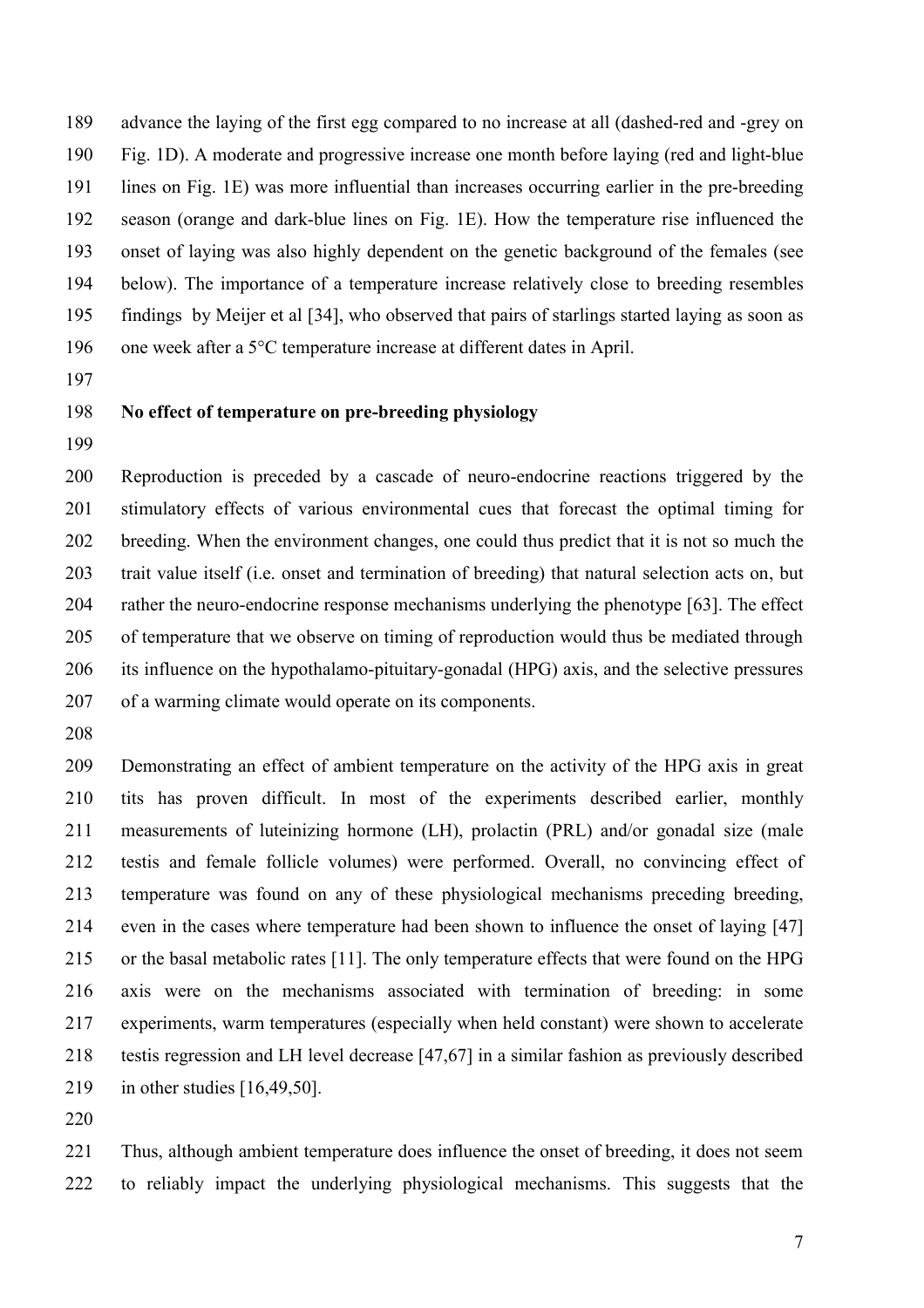223 224 225 226 227 228 229 230 231 232 233 234 235 236 237 238 239 240 241 242 decision of when to start breeding and the neuro-endocrine pathways that lead to breeding are modulated by different environmental cues. The temperature information that is perceived and integrated by the central nervous system would influence the laying decision without affecting the HPG axis. In contrast, the seasonal recrudescence of the HPG axis activity would be regulated by other environmental cues, such as photoperiod and maintained in a close-to-ready state until the decision of when to start laying is taken and the final maturation of the female follicles takes place. This hypothesis was supported by studies in blue tits that have shown a disconnection between the spring activation of the reproductive system and the actual breeding period [\[8](#page-12-13)[,9\]](#page-12-14). Alternatively, temperature might affect components of the HPG axis that were not measured here. It has for example recently been hypothesized that the physiological regulation of reproduction could lie at the level of the gonads, particularly at the level of the female ovary [\[7](#page-12-15)[,71\]](#page-15-12), where receptors for GnRH and GnIH have been identified [\[56\]](#page-14-13). The temperature influence on timing of breeding might thus be mediated via a pathway that directly connects the temperature perception and integration at the brain level to the female ovary. This hypothesis and more generally, the pathways linking temperature to seasonal timing, still need to be tested [\[10\]](#page-12-16). However, in great tits temperature does not seem to affect gonadal development in males and females, and gonadal growth is hardly related to timing of breeding (see below). How the environment controls the HPG axis has mostly been studied in relation to photoperiod, and we urgently need to better understand how other, non-photic cues such as temperature 243 influence the pre-breeding physiology [e.g. [51,](#page-14-14)[75,](#page-15-2)[76\]](#page-15-13).

244

# 245 **No link between pre-breeding physiology and timing of breeding**

246

247 248 249 250 251 252 253 254 255 Given that ambient temperature was found to modulate the onset of egg-laying, but not its underlying mechanisms (gonadal size, hormonal concentrations, etc.), one could argue that these mechanisms do not reliably predict the onset of reproduction. Most physiological studies on avian reproduction do not measure timing of breeding directly but rather measure the underlying mechanisms, generally in males [\[5,](#page-12-17)[6\]](#page-12-8), assuming that they mirror the successive breeding stages [\[46\]](#page-14-8). Few attempts have been made to validate these physiological proxies against the actual breeding dates [\[24,](#page-13-12)[37](#page-13-13)[,45](#page-14-15)[,63\]](#page-15-10). Using the data we collected in great tits breeding in captivity, we have tried to validate some of these proxies, and found very few reliable correlations with the onset of laying [\[46\]](#page-14-8). Figure 2 illustrates 256 the relationship between follicle size and laying dates from 28 individual females that were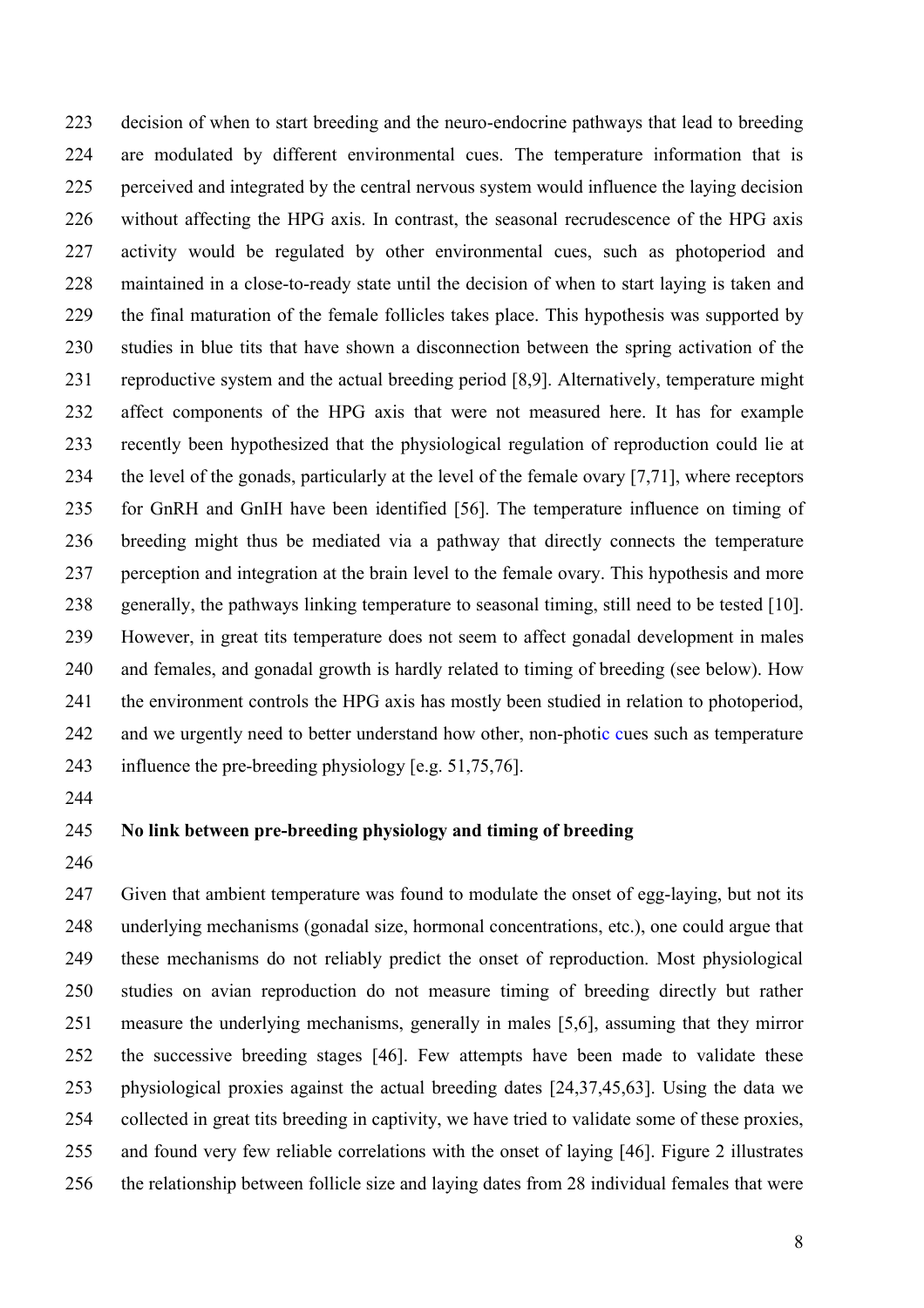used in an experiment testing for the effect of different absolute temperature values on the onset of breeding (see Fig. 1B). Individual laying dates did not correlate with the overall size of the largest follicles (i.e. intercept on Fig. 2B), nor with the rate of follicle development (i.e. slope on Fig. 2C), meaning that females that have large or fast growing follicles are not necessarily the first to initiate laying. On very few occasions, the different physiological measurements were found to correlate with each other or with laying dates at one particular sampling period, but overall no robust trend was described, meaning that laying dates can hardly be predicted based on these commonly used physiological proxies [\[](#page-13-13) [but see 37](#page-13-13)[,46\]](#page-14-8). Recording laying dates in the wild and in captivity thus seems to be necessary in studies investigating the physiological orchestration of breeding.

## **Genetic effects on timing of breeding and the HPG axis**

 Both in the wild and in captivity, the observed variation in timing of breeding in response to variation in temperature is largely due to individual phenotypic plasticity: the same individual starts breeding at different times under different climatic conditions [\[41\]](#page-13-14). In response to global warming, birds have often been shown to use their phenotypic plasticity to adjust to the new environmental conditions [\[12,](#page-12-11)[31\]](#page-13-15). However, there are also consistent differences among individual birds, some individuals always breed earlier than others and/or advance breeding more when spring is warmer [\[36\]](#page-13-16). These individual differences reflect genetic variation in the energetic costs associated with laying [\[13](#page-12-18)[,40\]](#page-13-9) or in the way they respond to environmental cues [\[36\]](#page-13-16). Such genetic variation is a necessary substrate for natural selection to operate and micro-evolution to occur, in response to a changing environment [\[61\]](#page-15-14). To estimate the rate of micro-evolution under climate change, we need to understand to what extent individuals consistently differ in their timing of reproduction and where the genetic variation lies within the neuro-endocrine cascade that mediates timing [\[33](#page-13-17)[,63\]](#page-15-10). The importance of micro-evolutionary responses of physiological mechanisms is starting to be acknowledged, and recent years have seen an upsurge of interest for studies addressing that question [\[21](#page-12-19)[,27](#page-13-18)[,33](#page-13-17)[,59\]](#page-14-16) .

 Most of the experiments that we performed to test for an effect of temperature on seasonal timing of reproduction in great tits used animals of known genetic background, including siblings, that were allocated across the different treatments. By comparing the pre-breeding physiology and laying dates between birds exposed to different temperatures, but with *ad*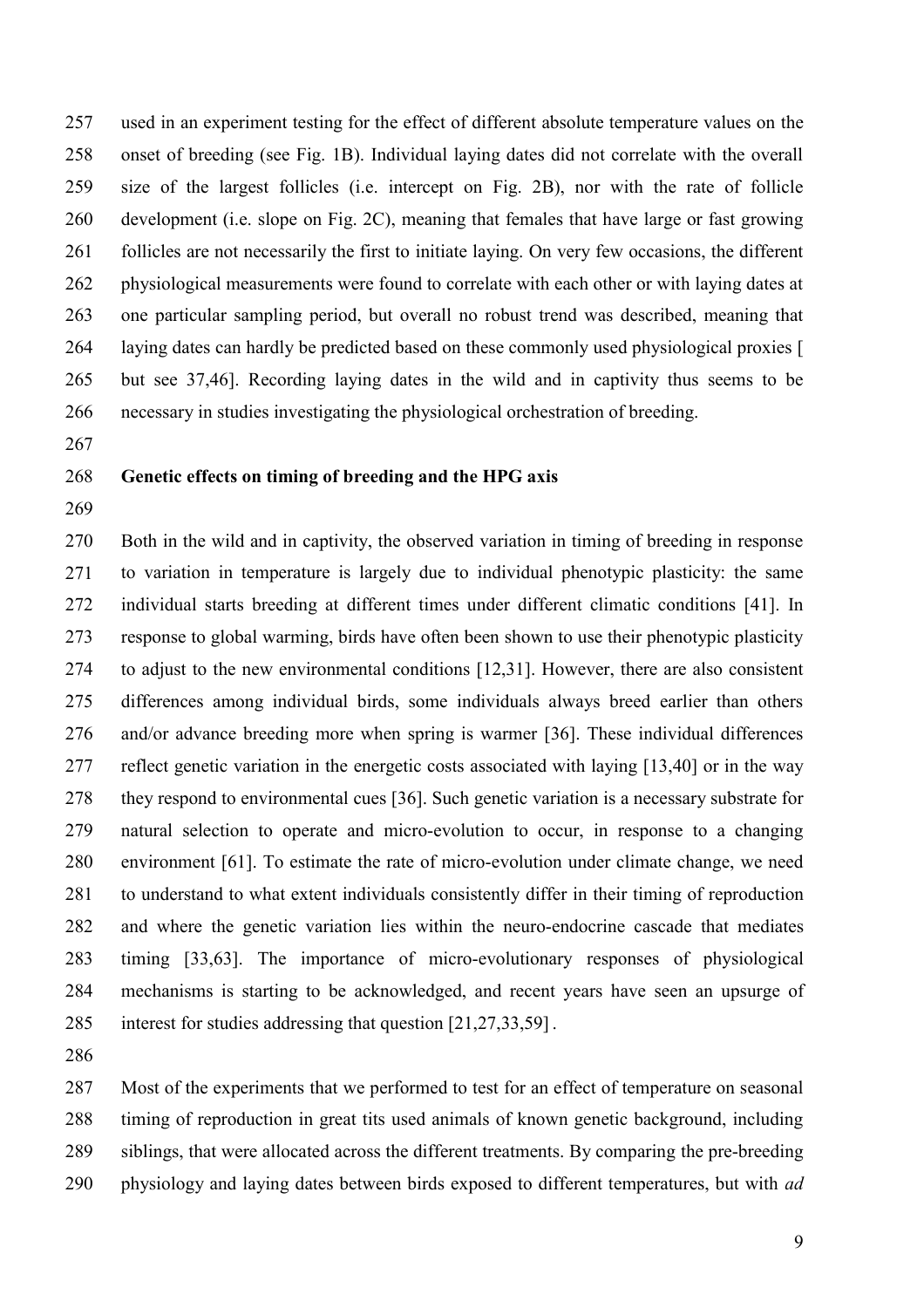*libitum* food (to exclude potential genetic variation in the energetic costs of laying), we could determine if birds differed genetically in cue sensitivity or in the way these cues are transduced in physiological pathways. We found clear differences between families of birds (each year we collected whole broods of chicks in the wild from early- or late-laying maternal lines, and we compared those siblings in captivity, see [\[47](#page-14-12)[,67\]](#page-15-11) for details) in the onset and termination of breeding, as well as in the underlying physiological mechanisms. For example, females that have mothers that lay early in the wild laid early themselves in the aviaries, and some families of males had larger testis volumes than others. Overall, and even if the results were not always consistent across successive experiments and traits, we found some genetic effects in all the physiological measures that we performed: LH, PRL, testis and follicle volumes [\[47,](#page-14-12)[67, unpub. data\]](#page-15-11). Interestingly, some of these effects were influenced by the temperature treatments to which the birds were exposed. For instance, the effect of a temperature increase on the advancement of laying was mostly visible in females originating from genetically early families, demonstrating genetic differences in how birds perceive or respond to temperature variation [\[47\]](#page-14-12).

## **Is microevolution the only emergency exit in a warming world?**

 In conclusion, temperature has a direct effect on timing of breeding [\[34](#page-13-8)[,65\]](#page-15-9), which in itself is an important step towards assessing the implication of climate change on seasonal timing. In addition, we showed that the most important temperature characteristic that great tits use to time their reproduction is its pattern of increase [\[47\]](#page-14-12). Originally we thought that this effect of temperature on timing would be mediated via the HPG axis, meaning that a temperature increase in spring would elevate the concentrations of the gonadotropins in the blood and stimulate the growth of the gonads. Temperature does however not seem to influence these commonly studied mechanisms [\[16](#page-12-5)[,39](#page-13-7)[,47](#page-14-12)[,67\]](#page-15-11), and we found no convincing evidence for a relationship between the development of the HPG axis and the onset of laying [\[46\]](#page-14-8). This suggests that the effector pathways by which temperature acts on timing by-pass some major components of the reproductive system, and that timing of breeding and its underlying mechanisms are regulated by different environmental cues. It implies that, under global warming, great tits could use temperature information to adequately advance their laying period, but that this advancement of phenology might at some point become constrained by the lack of responsiveness of the HPG axis to an increasing temperature.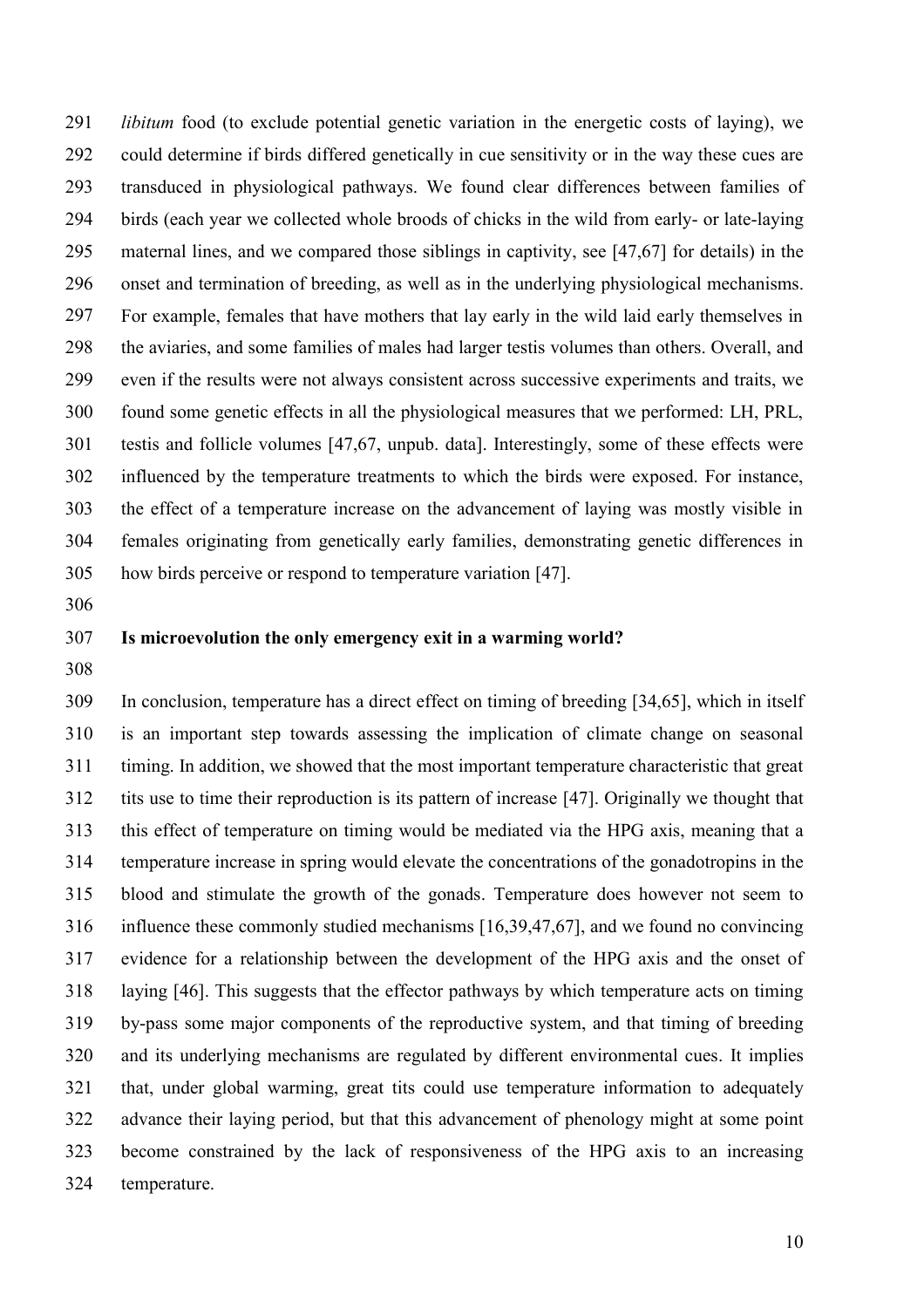However, we found some genetic variation both in the onset and termination of laying, and in the underlying mechanisms, sometimes in interaction with temperature [\[47](#page-14-12)[,67, unpub.](#page-15-11)  [data\]](#page-15-11). This suggests that some families of birds will be able to respond more quickly than others to the increasing temperature, which will lead to difference in fitness between families [\[36\]](#page-13-16). Such heritable genetic variation in cue sensitivity (this could be temperature or photoperiod) will allow natural selection to modulate a bird's response to the information coming from its environment. In the case of birds breeding too late in an advancing season, this should lead to an increase in their sensitivity to these cues, i.e. they would start breeding under shorter photoperiods or cooler temperatures. And if phenotypic plasticity becomes insufficient to face the changes, which has already been observed in some populations [\[31\]](#page-13-15), the only way birds might be able to restore the synchrony between their timing of breeding and the changing optimal period for rearing chicks, would be via microevolution. But microevolution is generally a slow process and the pivotal question now is whether adaptation will be fast enough [\[23](#page-13-19)[,61\]](#page-15-14).

# **Acknowledgements**

 We thank Laura Reparaz for comments made on an earlier version of this manuscript. We are grateful to Floor Petit, Marylou Aaldering and Janneke Venhorst for taking good care of the birds, and Ab and Gilles Wijlhuizen for technical support with the aviaries. P.J.S. thanks the Roslin Institute, Edinburgh University, for providing access to laboratory facilities. M.E.V. was supported by a NWO-VICI grant, S.P.C. by a NWO-VENI grant. Experiments were carried out in accordance with Dutch law under licenses CTO.0501, CTE.9903, 0201, 0809 and 0907 of the Animal Experimentation Committee of the Royal Dutch Academy of Sciences (DEC-KNAW).

- 
- **References**
- 

<span id="page-11-0"></span>[1] J.R. Baker, The evolution of breeding seasons, in: G.R. de Beer (Ed.), Evolution,

- Essays on Aspects of Ev. Biology Presented to Prof. E.S. Goodrich on His 70th Birthday. Oxford University Press, London, New York, 1938, pp.
- <span id="page-11-1"></span>[2] G.E. Bentley, J.C. Wingfield, M.L. Morton, G.F. Ball, Stimulatory effects on the
- reproductive axis in female songbirds by conspecific and heterospecific male song, Horm.
- Behav. 37 (2000) 179-189.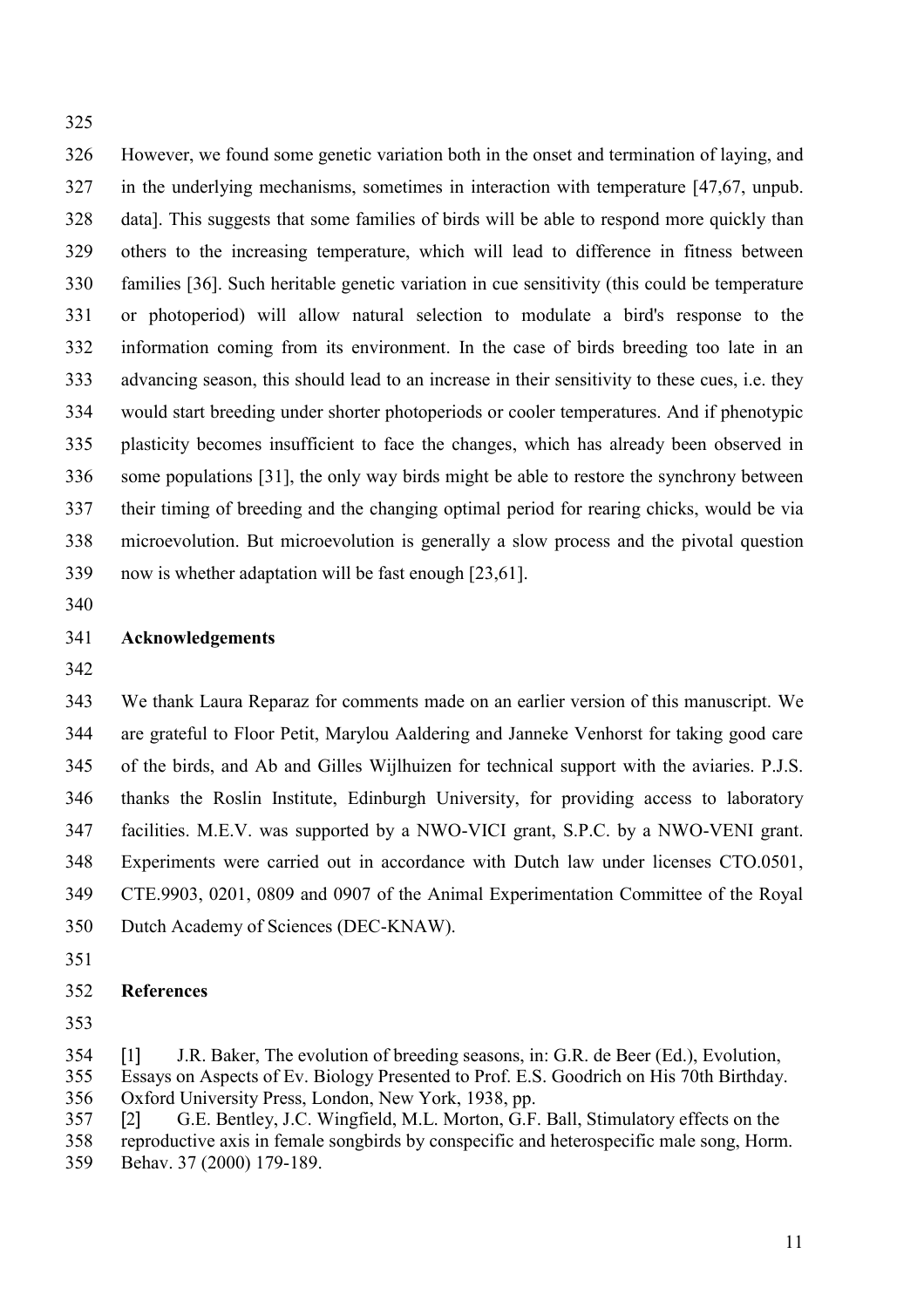- <span id="page-12-9"></span> [3] P. Bourgault, D. Thomas, P. Perret, J. Blondel, Spring vegetation phenology is a 361 robust predictor of breeding date across broad landscapes: a multi-site approach using the<br>362 Corsican blue tit (Cvanistes caeruleus). Oecologia 162 (2010) 885-892. Corsican blue tit (Cyanistes caeruleus), Oecologia 162 (2010) 885-892.
- <span id="page-12-10"></span> [4] J.E. Brommer, K. Rattiste, A.J. Wilson, Exploring plasticity in the wild: laying 364 date-temperature reaction norms in the common gull Larus canus, Proc. R. Soc. B.-Biol.<br>365 Sci 275 (2008) 687-693. Sci 275 (2008) 687-693.
- <span id="page-12-17"></span> [5] W.J. Burger, A review of experimental investigations on seasonal reproduction in birds, Wilson Bull. 61 (1949) 211-230.
- <span id="page-12-8"></span>368 [6] S.P. Caro, Avian ecologists and physiologists have different sexual preferences, Gen. Comp. Endocrinol. 176 (2012) 1-8.
- Gen. Comp. Endocrinol. 176 (2012) 1-8.
- <span id="page-12-15"></span>[7] S.P. Caro, A. Charmantier, M.M. Lambrechts, J. Blondel, J. Balthazart, T.D.
- Williams, Local adaptation of timing of reproduction: females are in the driver's seat, Func. Ecol. 23 (2009) 172-179.
- <span id="page-12-13"></span> [8] S.P. Caro, M.M. Lambrechts, J. Balthazart, Early seasonal development of brain song control nuclei in male blue tits, Neurosci. Let. 386 (2005) 139-144.
- <span id="page-12-14"></span> [9] S.P. Caro, M.M. Lambrechts, O. Chastel, P.J. Sharp, D.W. Thomas, J. Balthazart, 376 Simultaneous pituitary-gonadal recrudescence in two Corsican populations of male blue<br>377 tits with asynchronous breeding dates. Horm. Behav. 50 (2006) 347-360. tits with asynchronous breeding dates. Horm. Behav. 50 (2006) 347-360.
- <span id="page-12-16"></span> [10] S.P. Caro, S.V. Schaper, R.A. Hut, G.F. Ball, M.E. Visser, The case of the missing mechanism: how does temperature influence seasonal timing in endotherms, PLoS Biol. in press (2013).
- <span id="page-12-12"></span> [11] S.P. Caro, M.E. Visser, Temperature-induced elevation of basal metabolic rate does not affect testis growth in great tits, J. Exp. Biol. 212 (2009) 1994-1998.
- <span id="page-12-11"></span>[12] A. Charmantier, R.H. McCleery, L.R. Cole, C. Perrins, L.E.B. Kruuk, B.C.
- Sheldon, Adaptive phenotypic plasticity in response to climate change in a wild bird population, Science 320 (2008) 800-803.
- <span id="page-12-18"></span>[13] O. Chastel, A. Lacroix, M. Kersten, Pre-breeding energy requirements: thyroid
- hormone, metabolism and the timing of reproduction in house sparrows *Passer domesticus*, J. Avian Biol. 34 (2003) 298-306.
- <span id="page-12-4"></span> [14] E.E. Cleland, I. Chuine, A. Menzel, H.A. Mooney, M.W. Schwartz, Shifting plant phenology in response to global change, TREE 22 (2007) 357-365.
- <span id="page-12-2"></span> [15] H.Q.P. Crick, C. Dudley, D.E. Glue, D.L. Thomson, UK birds are laying eggs earlier, Nature 388 (1997) 526-526.
- <span id="page-12-5"></span>[16] A. Dawson, The effect of temperature on photoperiodically regulated gonadal
- maturation, regression and moult in starlings potential consequences of climate change, Func. Ecol. 19 (2005) 995-1000.
- <span id="page-12-0"></span>[17] A. Dawson, V.M. King, G.E. Bentley, G.F. Ball, Photoperiodic control of
- seasonality in birds, J. Biol. Rhythms 16 (2001) 365-380.
- <span id="page-12-3"></span> [18] P. Dunn, Breeding dates and reproductive performance, Adv. Ecol. Res. 35 (2004) 69-87.
- <span id="page-12-6"></span>[19] M.E. El Halawani, J.L. Silsby, E.J. Behnke, S.C. Fehrer, Effect of ambient
- temperature on serum prolactin and luteinizing hormone levels during the reproductive life cycle of the female turkey (Meleagris gallopavo), Biol. Reprod. 30 (1984) 809-815.
- <span id="page-12-7"></span> [20] W.L. Engels, C.E. Jenner, The effect of temperature on testicular recrudescence in Juncos at different photoperiods, Biological Bulletin 110 (1956) 129-137.
- <span id="page-12-19"></span>[21] M.R. Evans, M.L. Roberts, K.L. Buchanan, A.R. Goldsmith, Heritability of
- corticosterone response and changes in life history traits during selection in the zebra finch, J. Evol. Biol. 19 (2006) 343-352.
- <span id="page-12-1"></span> [22] D.S. Farner, Time measurement in vertebrate photoperiodism, Am. Nat. 98 (1964) 375-386.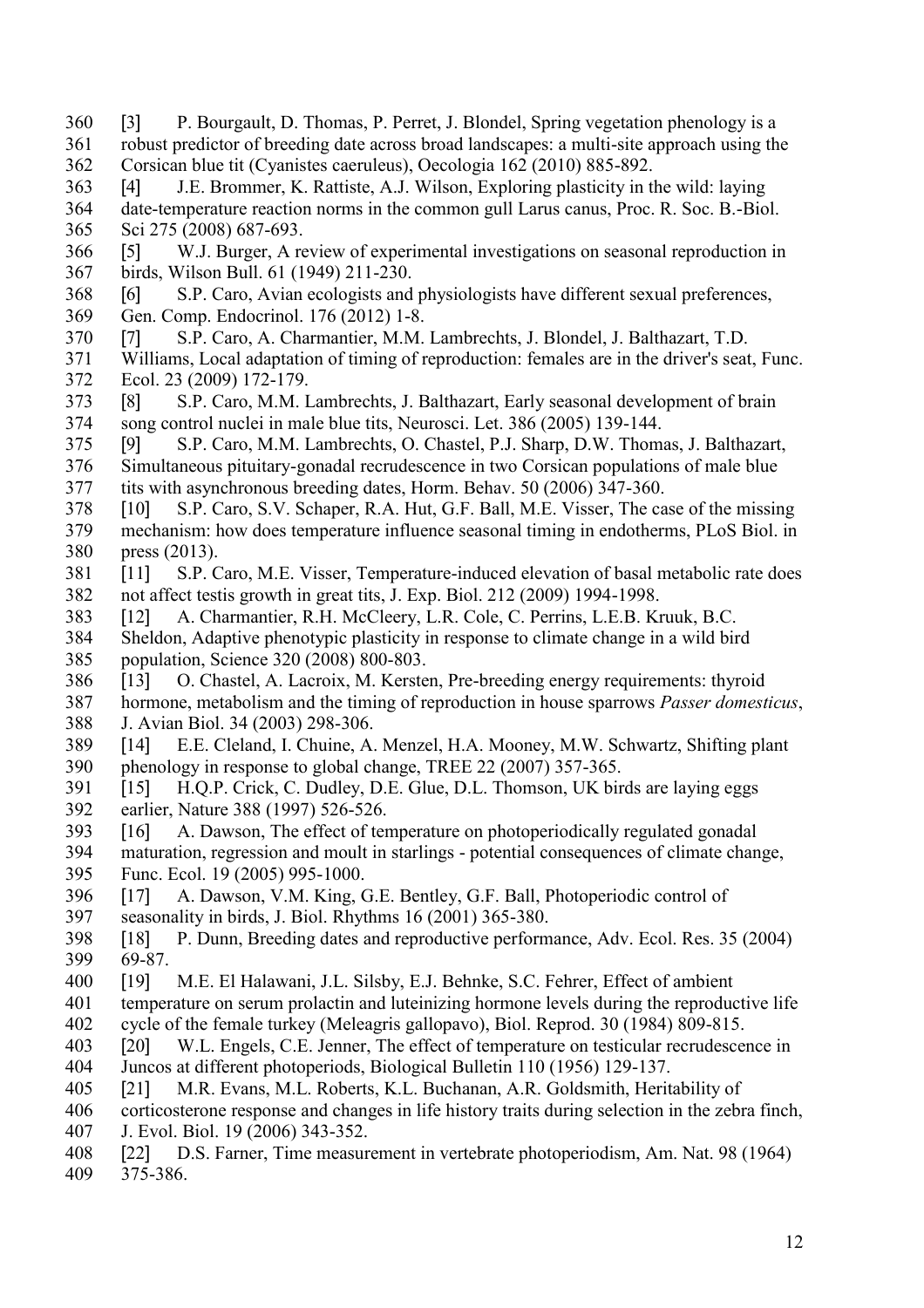- <span id="page-13-19"></span>[23] P. Gienapp, M. Lof, T.E. Reed, J.M. McNamara, S. Verhulst, M.E. Visser,
- 411 Predicting demographically-sustainable rates of adaptation: can great tit breeding time<br>412 keep pace with climate change? Philos. Trans. R. Soc. B-Biol. Sci. in press (2013).
- keep pace with climate change?, Philos. Trans. R. Soc. B-Biol. Sci. in press (2013).
- <span id="page-13-12"></span>413 [24] B. Helm, Geographically distinct reproductive schedules in a changing world:<br>414 Costly implications in captive Stonechats. Integr. Comp. Biol. 49 (2009) 563-579.
- 414 Costly implications in captive Stonechats, Integr. Comp. Biol. 49 (2009) 563-579.<br>415 [25] A. Husby, L.E.B. Kruuk, M.E. Visser, Decline in the frequency and benefit
- <span id="page-13-11"></span>[25] A. Husby, L.E.B. Kruuk, M.E. Visser, Decline in the frequency and benefits of
- 416 multiple brooding in great tits as a consequence of a changing environment, Proc. R. Soc.<br>417 B.-Biol. Sci 276 (2009) 1845-1854. B.-Biol. Sci 276 (2009) 1845-1854.
- <span id="page-13-5"></span>418 [26] IPCC, Summary for policymakers, in: S. Solomon, D. Qin, M. Manning, Z. Chen, M. Marquis (Eds.), Climate change 2007: the physical science basis. Contribution of
- M. Marquis (Eds.), Climate change 2007: the physical science basis. Contribution of
- working group I to the fourth assessment report of the intergovernmental panel on climate change. Cambridge University Press, Cambridge, 2007, pp. 1-18.
- <span id="page-13-18"></span> [27] B. Kempenaers, A. Peters, K. Foerster, Sources of individual variation in plasma testosterone levels, Philos. Trans. R. Soc. B-Biol. Sci. 363 (2008) 1711-1723.
- <span id="page-13-0"></span>[28] D. Lack, Ecological adaptations for breeding in birds. Methuen, London, 1968.
- <span id="page-13-1"></span> [29] D.S. Lehrman, The reproductive behavior of ring doves, Scientific American 211 426 (1964) 48-54.<br>427 [30] D.L. N
- <span id="page-13-6"></span>[30] D.L. Maney, T.P. Hahn, S.J. Schoech, P.J. Sharp, M.L. Morton, J.C. Wingfield,
- Effects of ambient temperature on photo-induced prolactin secretion in three subspecies of
- white-crowned sparrow, *Zonotrichia leucophrys*, Gen. Comp. Endocrinol. 113 (1999) 445- 456.
- <span id="page-13-15"></span> [31] E. Matthysen, F. Adriaensen, A.A. Dhondt, Multiple responses to increasing spring temperatures in the breeding cycle of blue and great tits (*Cyanistes caeruleus, Parus*
- *major*), Glob. Change Biol. 17 (2011) 1-16.
- <span id="page-13-10"></span> [32] R.H. McCleery, C.M. Perrins, ... temperature and egg-laying trends, Nature 391 (1998) 30-31.
- <span id="page-13-17"></span>[33] J.W. McGlothlin, D.J. Whittaker, S.E. Schrock, N.M. Gerlach, J.M. Jawor, E.A.
- Snajdr, E.D. Ketterson, Natural selection on testosterone production in a wild songbird 438 population, Am. Nat. 175 (2010) 687-701.<br>439 [34] T. Meijer, U. Nienaber, U. Langer.
- <span id="page-13-8"></span>[34] T. Meijer, U. Nienaber, U. Langer, F. Trillmich, Temperature and timing of egg-laying of European starlings, Condor 101 (1999) 124-132.
- <span id="page-13-2"></span>[35] M.L. Morton, M.E. Pereyra, L.F. Baptista, Photoperiodically induced ovarian
- growth in the white-crowned sparrow (*Zonotrichia leucophrys gambelii*) and its
- augmentation by song, Comp. Biochem. Physiol. A-Physiol. 80 (1985) 93-97.
- <span id="page-13-16"></span>[36] D.H. Nussey, E. Postma, P. Gienapp, M.E. Visser, Selection on heritable
- phenotypic plasticity in a wild bird population, Science 310 (2005) 304-306.
- <span id="page-13-13"></span>[37] J.Q. Ouyang, P.J. Sharp, A. Dawson, M. Quetting, M. Hau, Hormone levels predict
- individual differences in reproductive success in a passerine bird, Proc. R. Soc. B.-Biol. Sci 278 (2011) 2537-2545.
- <span id="page-13-3"></span> [38] C. Parmesan, G. Yohe, A globally coherent fingerprint of climate change impacts across natural systems, Nature 421 (2003) 37-42.
- <span id="page-13-7"></span>[39] N. Perfito, S.L. Meddle, A.D. Tramontin, P.J. Sharp, J.C. Wingfield, Seasonal
- 452 gonadal recrudescence in song sparrows: Response to temperature cues, Gen. Comp.<br>453 Endocrinol. 143 (2005) 121-128. Endocrinol. 143 (2005) 121-128.
- <span id="page-13-9"></span>[40] C. Perrins, The timing of birds' breeding season, Ibis 112 (1970) 242-255.
- <span id="page-13-14"></span>[41] M. Pigliucci, Phenotypic plasticity: beyond nature and nurture: syntheses in
- ecology and evolution. Johns Hopkins University Press, Baltimore, 2001.
- <span id="page-13-4"></span>[42] E. Post, M.C. Forchhammer, Climate change reduces reproductive success of an
- Arctic herbivore through trophic mismatch, Philos. Trans. R. Soc. B-Biol. Sci. 363 (2008)
- 2369-2375.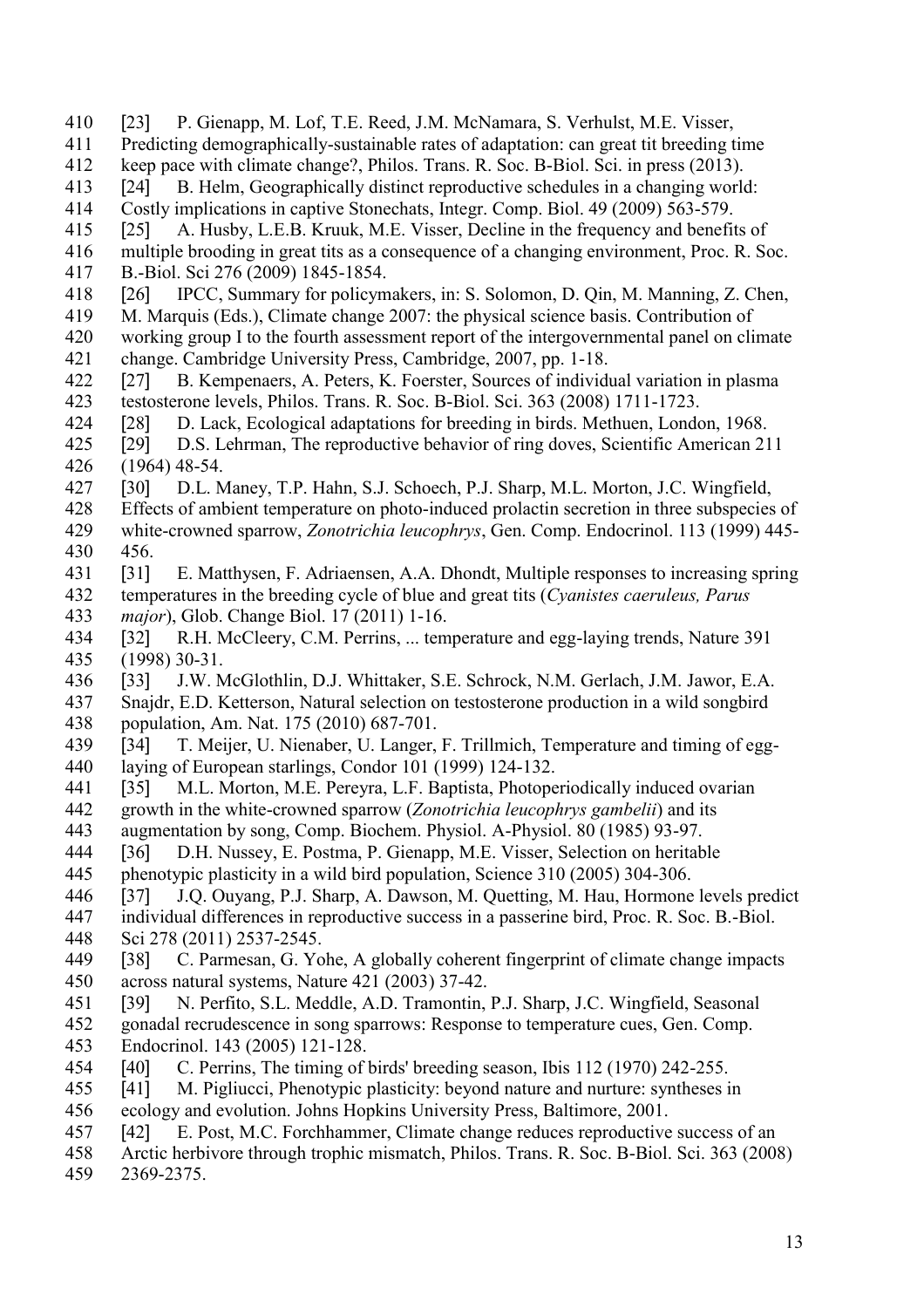- <span id="page-14-2"></span>[43] T.L. Root, J.T. Price, K.R. Hall, S.H. Schneider, C. Rosenzweig, J.A. Pounds,
- 461 Fingerprints of global warming on wild animals and plants, Nature 421 (2003) 57-60.<br>462 [44] K.G. Salvante, F. Vezina, T.D. Williams, Evidence for within-individual energi
- <span id="page-14-7"></span>[44] K.G. Salvante, F. Vezina, T.D. Williams, Evidence for within-individual energy
- 463 reallocation in cold-challenged, egg-producing birds, J. Exp. Biol. 213 (2010) 1991-2000.<br>464 [45] K.G. Salvante, R.L. Walzem, T.D. Williams, What comes first, the zebra finch or
- <span id="page-14-15"></span>[45] K.G. Salvante, R.L. Walzem, T.D. Williams, What comes first, the zebra finch or
- the egg: temperature-dependent reproductive, physiological and behavioural plasticity in egg-laying zebra finches, J. Exp. Biol. 210 (2007) 1325-1334.
- <span id="page-14-8"></span> [46] S.V. Schaper, A. Dawson, P.J. Sharp, S.P. Caro, M.E. Visser, Individual variation 468 in avian reproductive physiology does not reliably predict variation in laying date, Gen.<br>469 Comp. Endocrinol. 179 (2012) 53-62.
- Comp. Endocrinol. 179 (2012) 53-62.
- <span id="page-14-12"></span>[47] S.V. Schaper, A. Dawson, P.J. Sharp, P. Gienapp, S.P. Caro, M.E. Visser,
- Increasing temperature, not mean temperature, is a cue for avian timing of reproduction, 472 Am. Nat. 179 (2011) E55-E69.<br>473 [48] F. Seebacher, C.E. Fran
- <span id="page-14-10"></span>[48] F. Seebacher, C.E. Franklin, Determining environmental causes of biological
- effects: the need for a mechanistic physiological dimension in conservation biology,
- Philos. Trans. R. Soc. B-Biol. Sci. 367 (2012) 1607-1614.
- <span id="page-14-5"></span>476 [49] B. Silverin, P.A. Viebke, Low temperatures affect the photoperiodically induced 477 LH and testicular cycles differently in closely related species of tits (*Parus spp.*). Horm,
- LH and testicular cycles differently in closely related species of tits (*Parus spp.*), Horm. Behav. 28 (1994) 199-206.
- <span id="page-14-6"></span>[50] B. Silverin, J.C. Wingfield, K.A. Stokkan, R. Massa, A. Jarvinen, N.A. Andersson,
- M.M. Lambrechts, A. Sorace, D. Blomqvist, Ambient temperature effects on photo
- induced gonadal cycles and hormonal secretion patterns in Great Tits from three different breeding latitudes, Horm. Behav. 54 (2008) 60-68.
- <span id="page-14-14"></span>[51] T.W. Small, P.J. Sharp, P. Deviche, Environmental regulation of the reproductive
- system in a flexibly breeding Sonoran Desert bird, the Rufous-winged Sparrow, Aimophila carpalis, Horm. Behav. 51 (2007) 483-495.
- <span id="page-14-9"></span> [52] I.R. Stevenson, D.M. Bryant, Avian phenology - Climate change and constraints on breeding, Nature 406 (2000) 366-367.
- <span id="page-14-4"></span> [53] H. Suomalainen, The effect of temperature on the sexual activity of non-migratory birds, stimulated by artificial lighting, Ornis Fennica 14 (1937) 108-112.
- <span id="page-14-3"></span>[54] S.J. Thackeray, T.H. Sparks, M. Frederiksen, S. Burthe, P.J. Bacon, J.R. Bell, M.S.
- Botham, T.M. Brereton, P.W. Bright, L. Carvalho, T.I.M. Clutton-Brock, A. Dawson, M.
- Edwards, J.M. Elliott, R. Harrington, D. Johns, I.D. Jones, J.T. Jones, D.I. Leech, D.B.
- Roy, W.A. Scott, M. Smith, R.J. Smithers, I.J. Winfield, S. Wanless, Trophic level asynchrony in rates of phenological change for marine, freshwater and terrestrial
- environments, Glob. Change Biol. 16 (2010) 3304-3313.
- <span id="page-14-0"></span>[55] D.W. Thomas, J. Blondel, P. Perret, M.M. Lambrechts, J.R. Speakman, Energetic
- and fitness costs of mismatching resource supply and demand in seasonally breeding birds, Science 291 (2001) 2598-2600.
- <span id="page-14-13"></span>[56] T. Ubuka, N.L. McGuire, R.M. Calisi, N. Perfito, G.E. Bentley, The control of
- reproductive physiology and behavior by gonadotropin-inhibitory hormone, Integr. Comp. Biol. 48 (2008) 560-569.
- <span id="page-14-11"></span> [57] J.H. van Balen, A comparative study of the breeding ecology of the gret tits *Parus major* in different habitats, Ardea 61 (1973) 1-93.
- <span id="page-14-1"></span> [58] A.J. van Noordwijk, R.H. McCleery, C.M. Perrins, Selection for the timing of great tit breeding in relation to caterpillar growth and temperature, J. Anim. Ecol. 64 (1995) 451- 458.
- <span id="page-14-16"></span>[59] K. van Oers, K.L. Buchanan, T.E. Thomas, P.J. Drent, Correlated response to
- selection of testosterone levels and immunocompetence in lines selected for avian
- personality, Anim. Beh. 81 (2011) 1055-1061.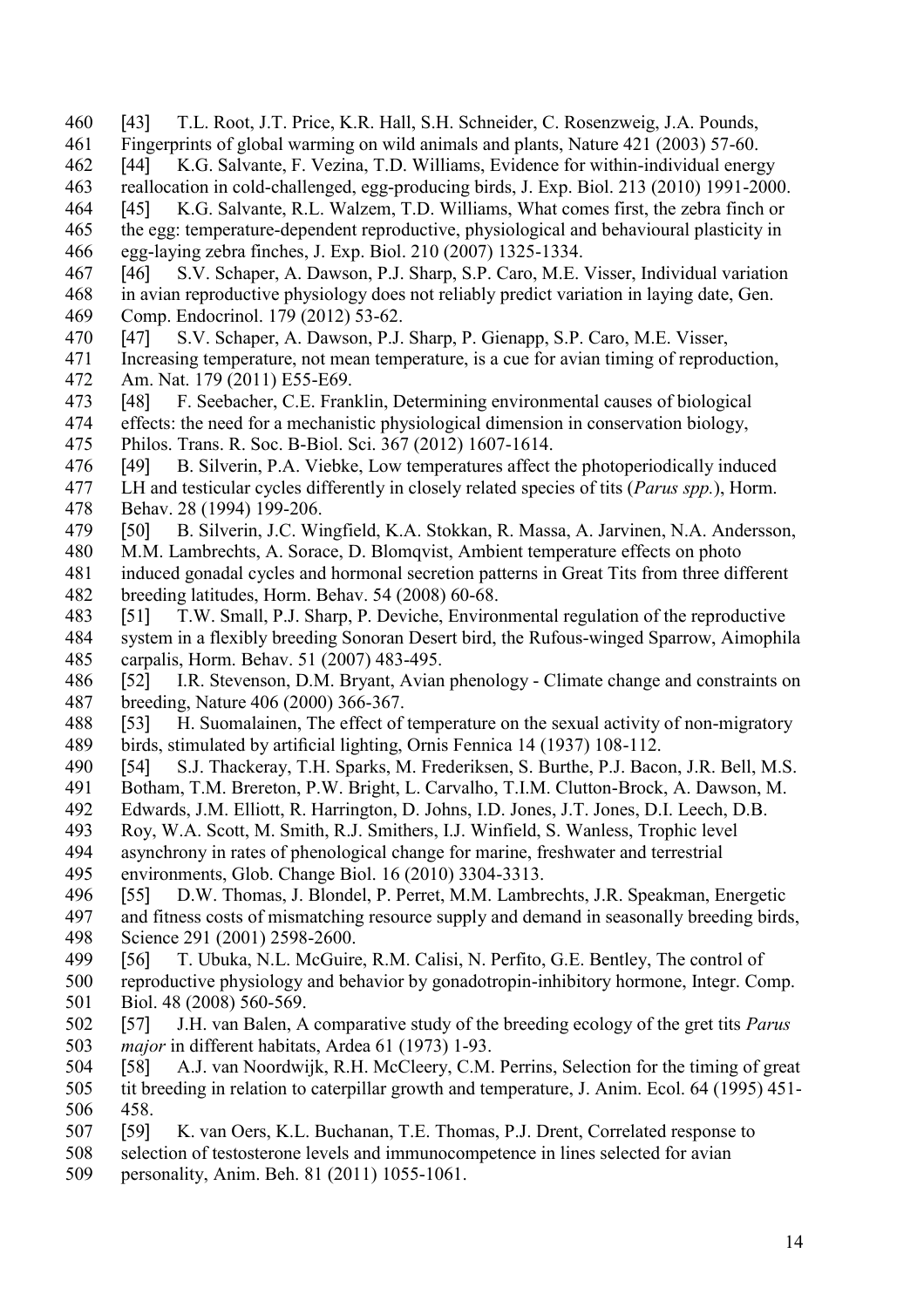- <span id="page-15-8"></span> [60] F. Vézina, T.D. Williams, Metabolic costs of egg production in the European 511 starling (Sturnus vulgaris), Physiol. Biochem. Zool. 75 (2002) 377-385.<br>512 [61] M.E. Visser. Keening up with a warming world: assessing the rate
- <span id="page-15-14"></span> [61] M.E. Visser, Keeping up with a warming world; assessing the rate of adaptation to 513 climate change, Proc. R. Soc. B.-Biol. Sci 275 (2008) 649-679.<br>514 [62] M.E. Visser, C. Both, Shifts in phenology due to global
- <span id="page-15-3"></span>514 [62] M.E. Visser, C. Both, Shifts in phenology due to global climate change: the need<br>515 for a yardstick, Proc. R. Soc. B.-Biol. Sci 272 (2005) 2561-2569. for a yardstick, Proc. R. Soc. B.-Biol. Sci 272 (2005) 2561-2569.
- <span id="page-15-10"></span>[63] M.E. Visser, S.P. Caro, K. van Oers, S.V. Schaper, B. Helm, Phenology, seasonal
- timing and circannual rhythms: towards a unified framework, Philos. Trans. R. Soc. B-
- Biol. Sci. 365 (2010) 3113-3127.
- <span id="page-15-4"></span> [64] M.E. Visser, L.J.M. Holleman, Warmer springs disrupt the synchrony of oak and winter moth phenology, Proc. R. Soc. B.-Biol. Sci 268 (2001) 289-294.
- <span id="page-15-9"></span> [65] M.E. Visser, L.J.M. Holleman, S.P. Caro, Temperature has a causal effect on avian 522 timing of reproduction, Proc. R. Soc. B.-Biol. Sci 276 (2009) 2323-2331.<br>523 [66] M.E. Visser, L.J.M. Holleman. P. Gienann. Shifts in caternillar bio
- <span id="page-15-0"></span>[66] M.E. Visser, L.J.M. Holleman, P. Gienapp, Shifts in caterpillar biomass phenology
- due to climate change and its impact on the breeding biology of an insectivorous bird, Oecologia 147 (2006) 164-172.
- <span id="page-15-11"></span>[67] M.E. Visser, S.V. Schaper, L.J.M. Holleman, A. Dawson, P. Sharp, P. Gienapp,
- S.P. Caro, Genetic variation in cue sensitivity involved in avian timing of reproduction, Func. Ecol. 25 (2011) 868-877.
- <span id="page-15-1"></span> [68] M.E. Visser, A.J. van Noordwijk, J.M. Tinbergen, C.M. Lessells, Warmer springs lead to mistimed reproduction in great tits (*Parus major*), Proc. R. Soc. B.-Biol. Sci 265 (1998) 1867-1870.
- <span id="page-15-5"></span> [69] M. Wada, Low temperature and short days together induce thyroid activation and suppression of LH-release in Japanese quail, Gen. Comp. Endocrinol. 90 (1993) 355-363.
- <span id="page-15-6"></span> [70] M. Wada, F. Hatanaka, H. Tsuyoshi, Y. Sonoda, Temperature modulation of photoperiodically induced LH secretion and its termination in Japanese quail (*Coturnix coturnix japonica*), Gen. Comp. Endocrinol. 80 (1990) 465-472.
- <span id="page-15-12"></span> [71] T.D. Williams, Hormones, life-history, and phenotypic variation: Opportunities in evolutionary avian endocrinology, Gen. Comp. Endocrinol. 176 (2012) 1145-1154.
- <span id="page-15-7"></span>[72] J.C. Wingfield, T.P. Hahn, D.L. Maney, S.J. Schoech, M. Wada, M.L. Morton,
- Effects of temperature on photoperiodically induced reproductive development, circulating
- plasma luteinizing hormone and thyroid hormones, body mass, fat deposition and molt in
- mountain white-crowned sparrows, *Zonotrichia leucophrys oriantha*, Gen. Comp. Endocrinol. 131 (2003) 143-158.
- [73] J.C. Wingfield, T.P. Hahn, M. Wada, L.B. Astheimer, S. Schoech, Interrelationship
- of day length and temperature on the control of gonadal development, body mass, and fat score in white-crowned sparrows, *Zonotrichia leucophrys gambelii*, Gen. Comp.
- 
- Endocrinol. 101 (1996) 242-255.
- [74] J.C. Wingfield, T.P. Hahn, M. Wada, S.J. Schoech, Effects of day length and temperature on gonadal development, body mass, and fat depots in white-crowned
- sparrows, *Zonotrichia leucophrys pugetensis*, Gen. Comp. Endocrinol. 107 (1997) 44-62.
- <span id="page-15-2"></span>[75] J.C. Wingfield, G.J. Kenagy, Natural regulation of reproductive cycles, in: P.K.T.
- 552 Pawg, M.P. Schreibman (Eds.), Vertebrate endocrinology: fundamentals and biomedical implications. Academic Press Inc., New York, 1991, pp. 181-241. implications. Academic Press Inc., New York, 1991, pp. 181-241.
- <span id="page-15-13"></span> [76] J.C. Wingfield, K. Sullivan, J. Jaxion-Harm, S.L. Meddle, The presence of water influences reproductive function in the song sparrow (Melospiza melodia morphna), Gen. Comp. Endocrinol. (2012).
- 
- 
-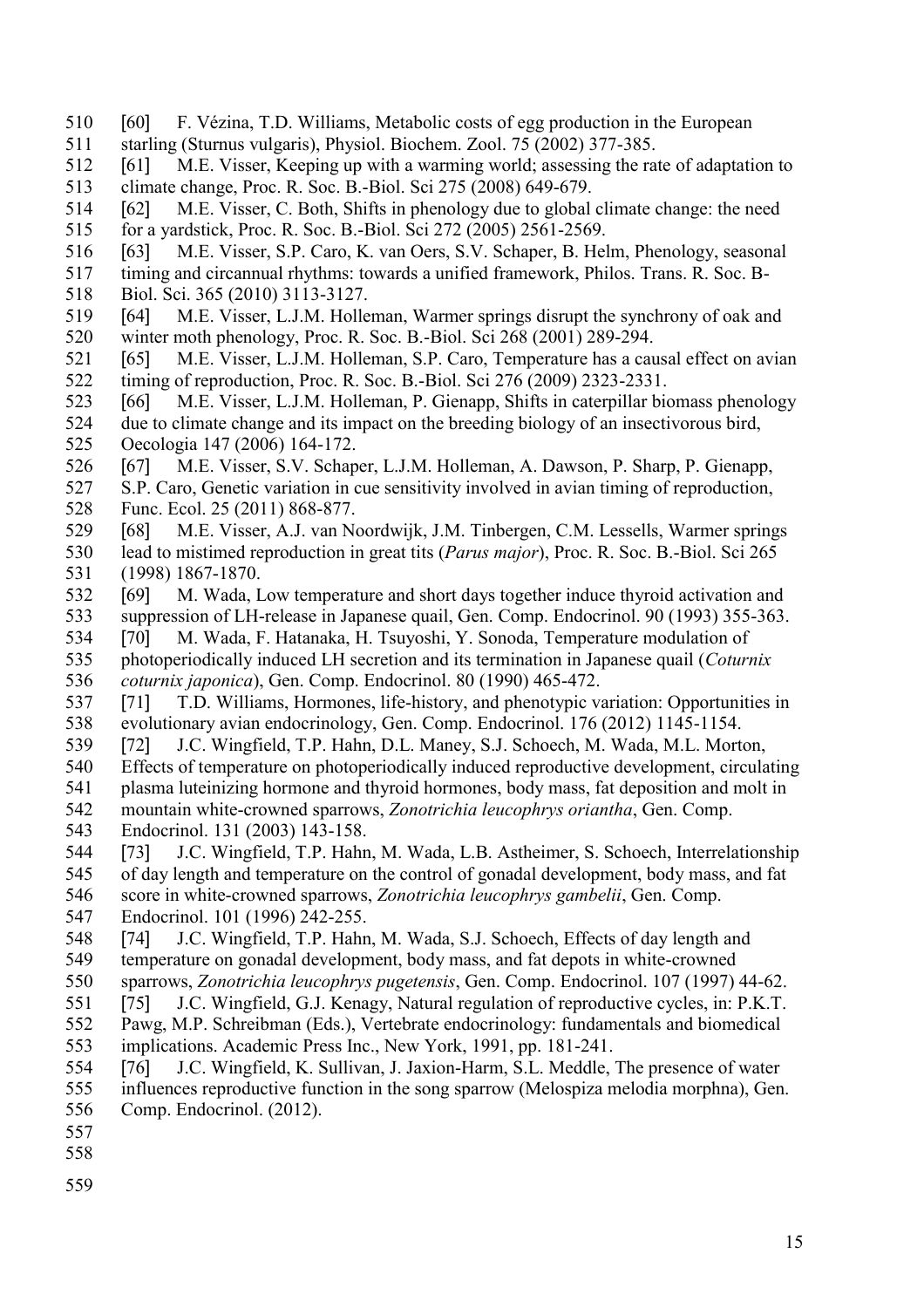- 560 **Figure captions**
- 561

562 563 564 565 566 567 568 569 570 571 572 573 574 575 576 577 578 579 580 *Figure 1*: Temperature profiles used during experiments conducted in climate-controlled aviaries. **A**: Temperature fluctuations mimicking actual patterns of a "warm" (red line) and a "cold" spring (blue line) during which wild great tits respectively bred exceptionally early (1998) and late (1986). On average the two treatments differed by 4°C. **B-E**: Artificial patterns of temperature variation. **B**: Stepwise increase of temperature throughout spring (increase of 0.65°C per weak) with a constant 4°C difference between the two treatments. **C**: Variation in the daily amplitude of temperature. Birds were exposed to one of four temperature treatments, each composed of a high or low mean temperature (14 *vs.* 8°C) with either a high or low day-night amplitude (6 *vs.* 2°C). Note that the x-axis only ranges over 24h, i.e. there was no seasonal variation. **D**: Variation in the onset and termination of a cold period. Birds were kept at 15°C from December onwards. One group remained at 15°C for the whole spring (dashed red), while the other three groups were temporarily exposed to a lower temperature (7°C) in February (black), March (light blue) or April (dashed grey). This latter group remained at 7°C until laying. **E**: Variation in the onset and the rate of increase of temperature. Four groups of birds were exposed to two consecutive temperature increases. A first increase occurred either in early (orange and red), or late (light and dark blue) February. A second increase occurred either in early (red and light blue) or late (orange and dark blue) March. Temperatures increased at different rates in February, but not in March. A day-night fluctuation of 2°C was superimposed to 581 each of the four temperature profiles. Adapted from [\[46](#page-14-8)[,47](#page-14-12)[,65](#page-15-9)[,67\]](#page-15-11).

582

583 584 585 586 587 588 589 590 591 592 *Figure 2*: Relationship between female ovarian follicle size and onset of laying in captive great tits. **A**: Individual ovarian follicle growth profiles of 28 females. Each line represents the regression obtained based on the laparotomy data collected on four different occasions (once per month). **B**. Relationship between the size of the follicles and the onset of laying. The y-axis represents the elevation (calculated at the middle point of each regression line) of the regression lines in panel A, each point represent one individual female. Females that have large follicles (high elevations) do not necessarily lay earlier (i.e. no correlation between the variables). **C**. Relationship between the rate of follicle growth and the onset of laying. The y-axis represents the slopes of the regression lines in panel A, each point represent one individual female. Females that have fast growing follicles (steep slopes) do 593 not necessarily lay earlier (i.e. no correlation between the variables).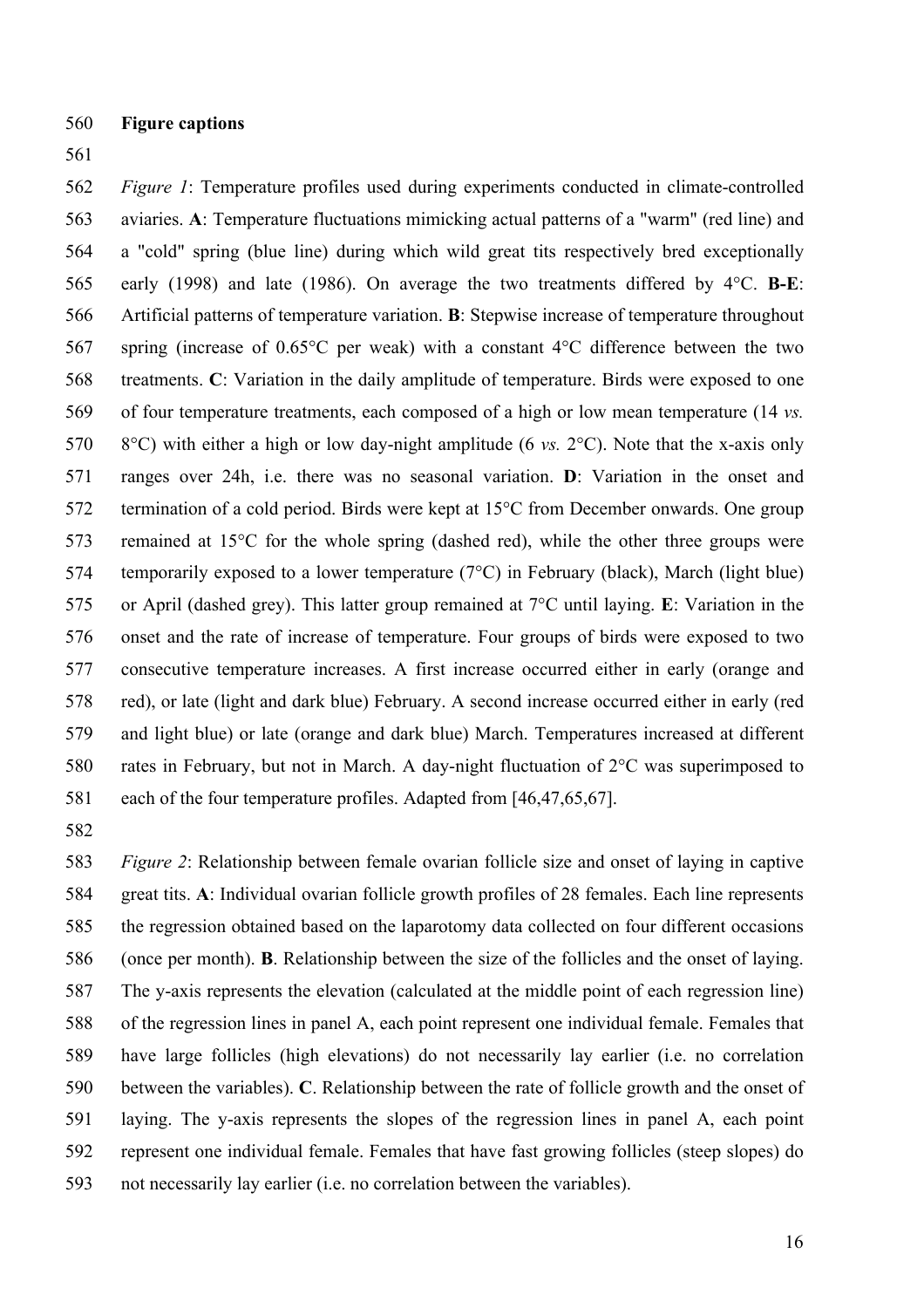